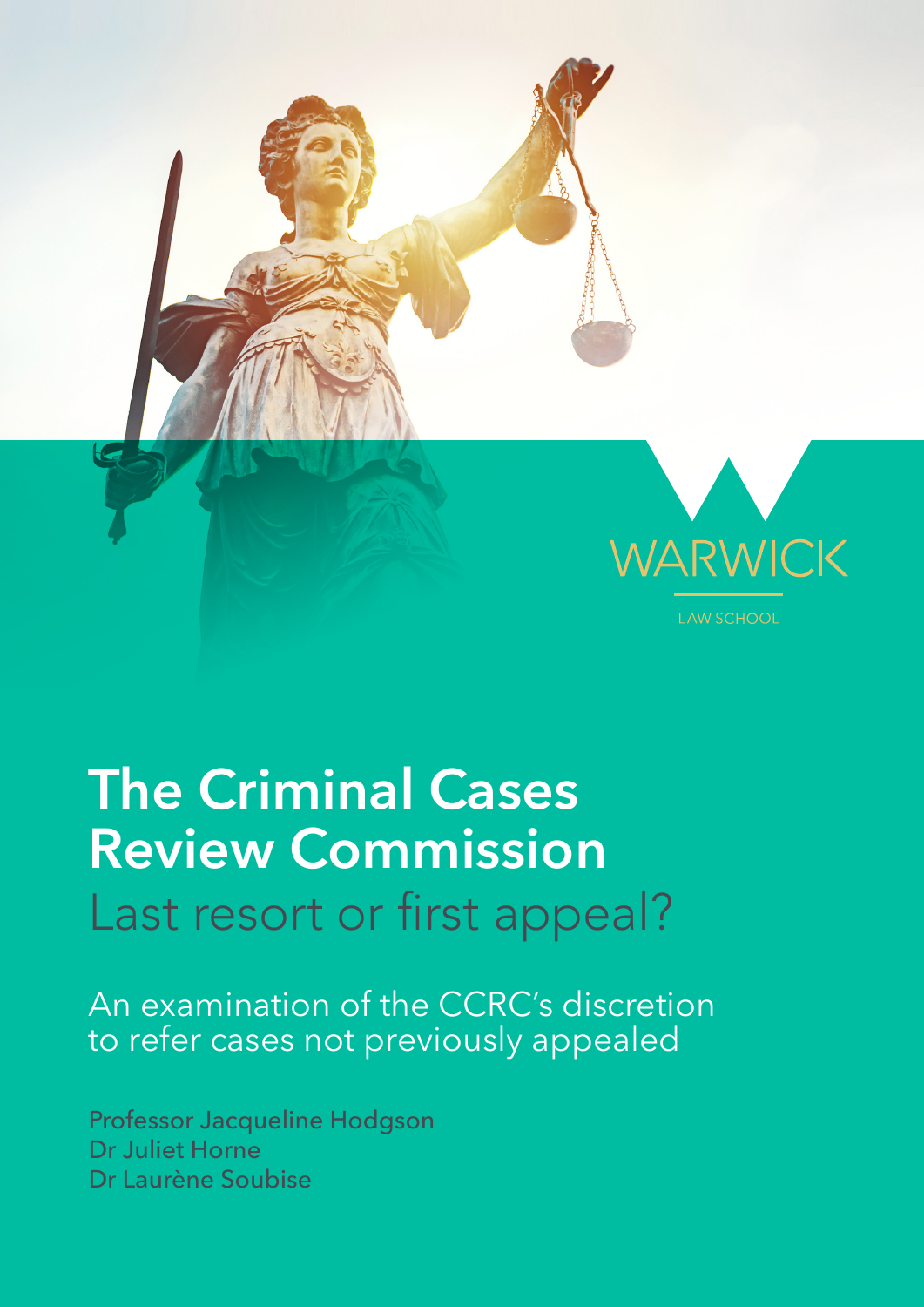**2 The Criminal Cases Review Commission** Last resort or first appeal? **3**

## EXECUTIVE SUMMARY................

# NO APPEAL CASES AT THE CCP A. INTRODUCTION..............

B. BACKGROUND TO THE RESEARCH...

- 1. The CCRC decision-making proces
- 2. The CCRC NA policy

#### C. THE RESEARCH .........

- 1. Data gathering at the CCRC
- 2. Data limitations
- 3. CCRC assistance
- D. FINDINGS..................
- 1. The nature of NA cases
- 2. Impact of the new NA policy
- 3. 'Exceptional circumstances' before
- 4. Changes in the CCRC screening and reviewing and reviewing and reviewing and reviewing and reviewing and reviewing and reviewing and reviewing and reviewing and reviewing and reviewing and reviewing and reviewing and rev
- 5. Vulnerability
- 6. Appeal following rejection of a NA
- E. NO APPEAL CASES AND THE ROLE OF
- F. PRINCIPAL RECOMMENDATIONS...

| ŠС                       |            |
|--------------------------|------------|
|                          |            |
|                          |            |
| ss                       | 11         |
|                          | 12         |
|                          |            |
|                          | 15         |
|                          | 16         |
|                          | 16         |
|                          | 17         |
|                          | 17         |
|                          | 18         |
| and after the new policy | 19         |
| nd reviewing process     | 22         |
|                          | 24         |
| A case                   | 28         |
|                          | $\dots 29$ |
|                          |            |

# PREFACE

This project was funded by the Economic and Social Science Research Council through their Warwick Impact Acceleration Account in order to evaluate the impact of Horne and Hodgson's earlier research concerning the work of the Criminal Cases Review Commission (CCRC) through an analysis of the CCRC's current approach to applications involving convictions which have not previously been the subject of appeal proceedings.

Following changes to the CCRC's approach to cases which have not previously been to appeal, the CCRC acknowledged that this was an area in need of further enquiry and, in particular, expressed concern about what happens to applicants who are rejected by the CCRC on this basis. Given Horne and Hodgson's previous research with the Commission, and in particular, Horne's doctoral research which identified significant concerns that meritorious applications, particularly from vulnerable applicants, might be rejected during this 'No Appeal' process, the CCRC invited them to submit a proposal for a project to investigate the new procedures.

The researchers wish to thank the CCRC's Research Committee who granted approval for the project and the staff and Commissioners at the CCRC who have generously given their time and assisted with this research.

# **CONTENTS**

#### PREFACE...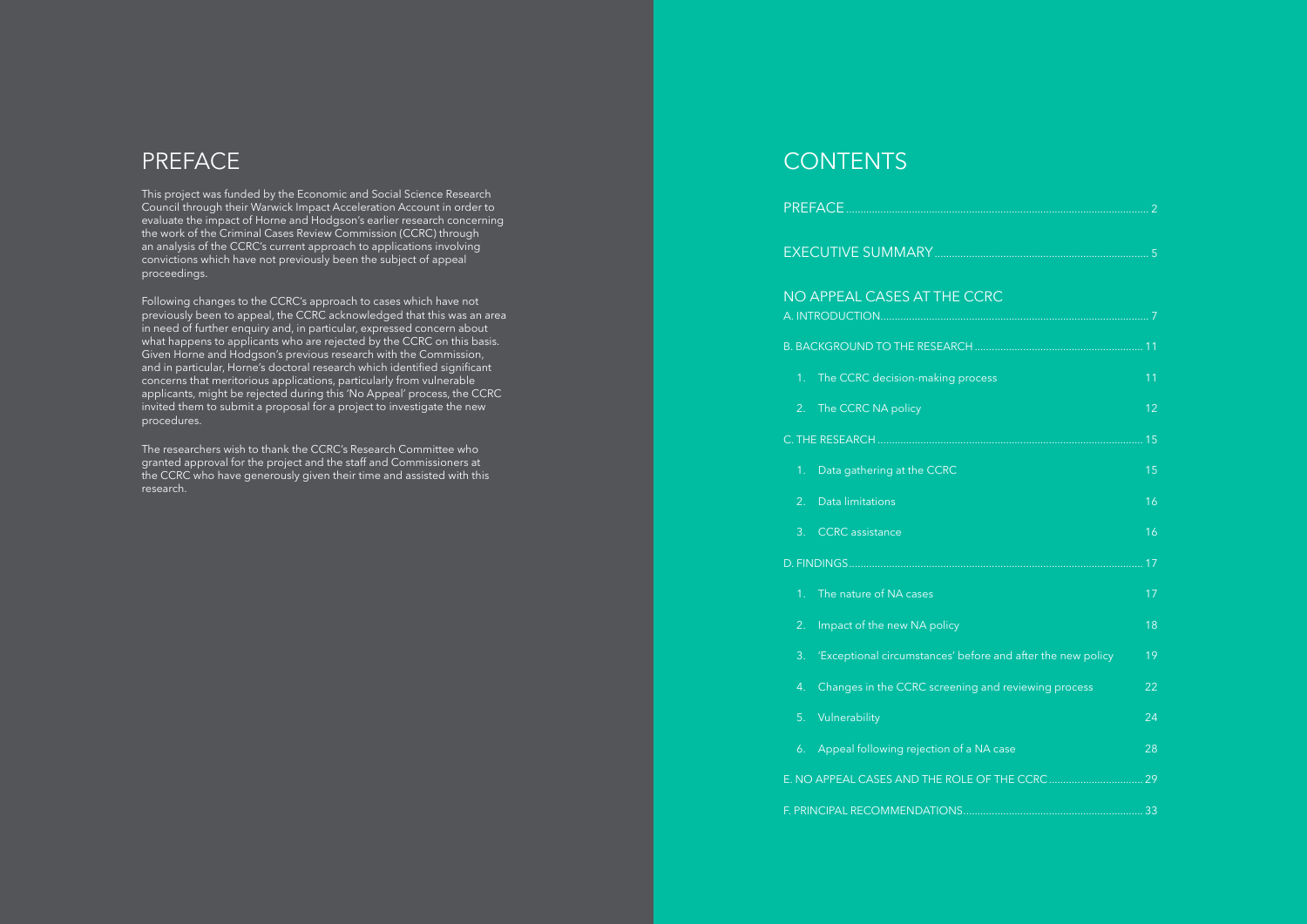the appeal courts. Because the CCRC is meant to supplement and not replace the work of the appeal

- **1.** The Criminal Cases Review Commission (CCRC) is an independent body, created by statute, which investigates possible miscarriages of justice and, within statutory criteria, refers appropriate cases to courts, the statute provides that, except in exceptional circumstances, the CCRC should only refer cases that have previously been the subject of appeal proceedings.
- **2.** Despite this requirement, around 40% of applicants to the CCRC have not previously been to appeal. To some extent this is likely to be the result of the many barriers and disincentives to appeal (including legal restrictions on appeal against magistrates' court guilty plea convictions, time limits, the risk of losing time served in prison and difficulties in securing legal assistance). In order to deal with these 'No Appeal' cases, the CCRC has developed an abbreviated process through which most of these cases are rejected. If no potential 'exceptional circumstances' are identified in this process, the case will be rejected. Nearly three quarters of the 'No Appeal' cases are rejected on this basis (representing about 30% of all CCRC applications) and these applicants are advised to apply to the appeal courts directly.
- **3.** There is no statutory definition of 'exceptional circumstances' and the CCRC has grappled with the issue of how to apply this requirement. Research by Horne (2016) demonstrated that the CCRC's previous approach was inconsistent and created a risk of meritorious cases being overlooked. In devising its current practice, the CCRC was driven by a concern to deal with all applications fairly. In particular, the Commission was mindful of how long applicants who had exhausted the appeal process – and therefore had no other option but to apply to the CCRC - were having to wait for decisions. The CCRC sought to improve the consistency and efficiency of its decision-making by narrowing the definition of exceptional circumstances and making exceptional circumstances a requirement for starting a case review (rather than simply a requirement for referring the case to the appeal courts).
- **4.** This project followed up Horne's research and examined 250 No Appeal cases closed during four sample periods between 2010 and 2016, together with a smaller sample of 120 appealed cases for comparative purposes. The research reveals that, as the CCRC intended, the new policy has led to a a significant reduction in time taken to close such cases.
- **5.** Once rejected by the CCRC due to the absence of prior appeal proceedings, however, very few applicants go on to apply for leave to appeal against conviction (only 21 out of 183 applicants in the sample who had been rejected by the CCRC at the 'No Appeal' stage). This raises the prospect that a to proper examination by the appeal courts. Whilst some of these applications might be entirely without merit, it is still important that the CCRC's process is able to identify potentially meritorious cases and, in particular, those involving vulnerable applicants, some of whom may be unable to initiate their own appeal.
- **6.** The research reveals that, in looking for potential exceptional circumstances to justify beginning a review in a No Appeal case, the CCRC has taken a much narrower approach to 'exceptional' and has of No Appeal cases have been put forward for review work, the research shows that this simply reflects the reclassification of checks formerly carried out at the initial stages.
- **7.** In order to elicit information from the applicant about exceptional circumstances, the CCRC's application form invites the applicant to indicate any exceptional circumstances based on a good appear, however, to find it difficult to give any such reason with almost 80% of applicants in the sample either failing to answer the question or citing a reason which is expressly excluded by the CCRC's definition of exceptional circumstances (e.g. being unable to secure legal representation for the appeal). Even lawyers acting on applications had difficulty with this issue, with 27.5% failing to answer the question and 20% citing reasons which the CCRC expressly exclude.

more consistent approach to the treatment of No Appeal cases and to increased efficiency in terms of

wrongful conviction that is rejected by the CCRC on the basis of No Appeal might never be subjected

increased its reliance on applicants identifying the relevant information. Although a higher proportion

reason why the applicant 'did not appeal and cannot appeal now without the CCRC's help'. Applicants

# APPLICANT ROUTES TO THE CCRC EXECUTIVE SUMMARY

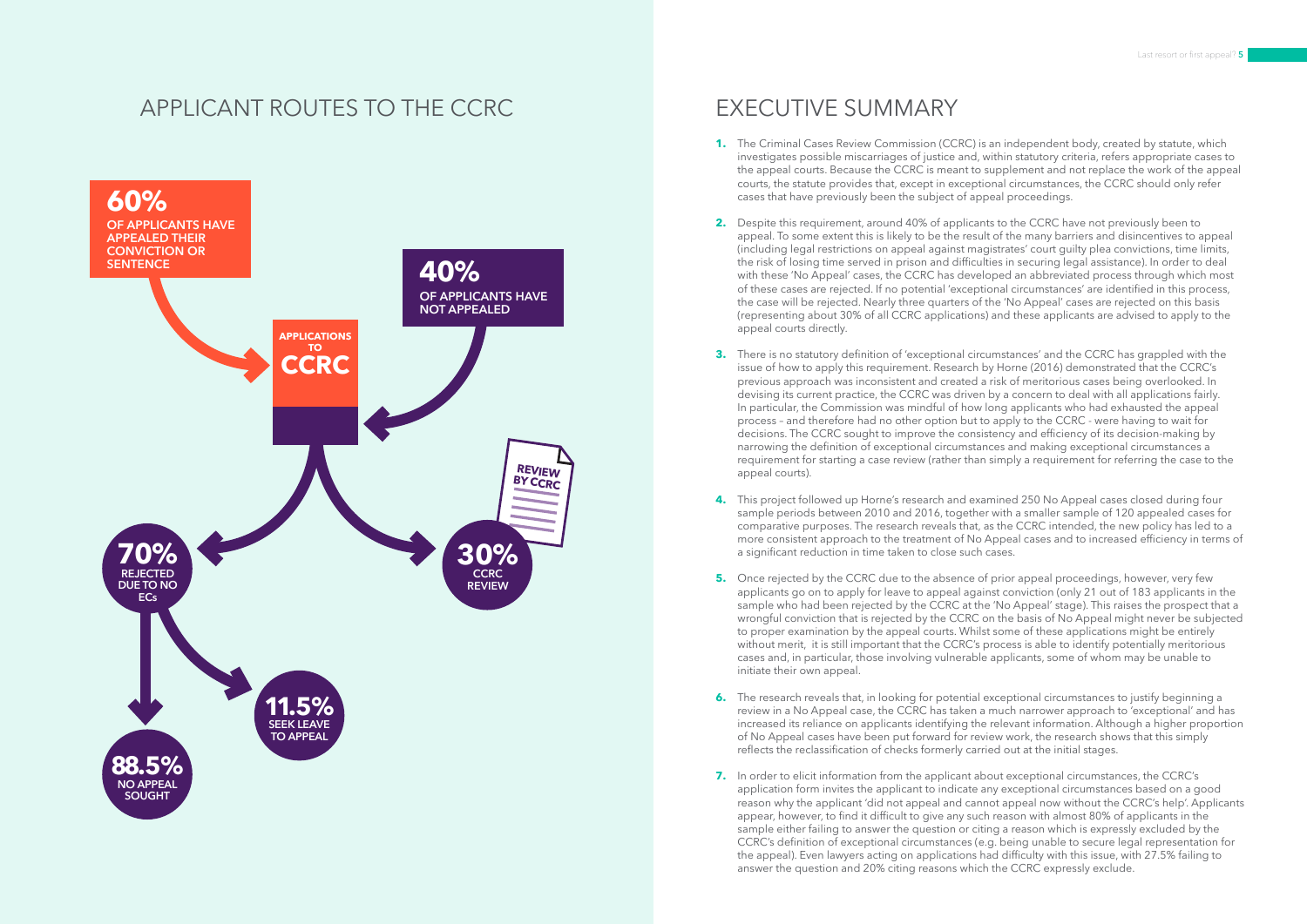- **8.** This increased reliance on applicants highlighting possible exceptional circumstances before a review can begin raises particular concerns about the treatment of vulnerable applicants. The CCRC's policy recognises that mental illness or disability may present a serious disadvantage in pursuing leave to appeal but states that, because these issues are so common in the prison population, the presumption must be that these will not amount to exceptional circumstances.
- **9.** The research suggests that this presumption is being applied in practice. Over half of the 250 No Appeal applications which were examined involved an applicant with some form of vulnerability but only 10 of them were sent for review based on the applicants vulnerability as an 'exceptional circumstance'. The sample of 250 included cases involving highly vulnerable applicants in which the CCRC declined to find exceptional circumstances. Given the acknowledged difficulties facing such applicants in mounting their own appeal, it appears that the CCRC is unduly dismissive of claims of vulnerability amounting to exceptional circumstances.
- **10.** The CCRC has been granted broad powers and discretion in its investigation of alleged miscarriages of justice. It has seen an enormous increase in the number of applications received in recent years whilst experiencing a real terms budget cut of around 30%. It is inevitable, therefore, that the CCRC would find ways to deal more quickly with its caseload and, in particular, the 40% of applications which have not previously been appealed.
- **11.** This research suggests that, in its treatment of No Appeal cases, the CCRC is increasingly prioritising efficiency and consistency (explained by an overall concern of fairness, especially for those applicants who have already appealed their conviction) over a more humane and individualised approach and relying on the availability of appeal as justification for this approach. However, the CCRC's legitimate concern to avoid usurping the appeal courts role and to deal with cases expeditiously must be balanced with its role as a safety net, particularly given that the appeal process is often not experienced as either accessible or fair and given the significant proportion of vulnerable applicants. The necessary task of making the appeal courts more accessible will require changes within the courts and in the provision and funding of legal advice. The CCRC cannot make those changes itself but, equally, cannot ignore the problem while it waits for the system to act. This research suggests that, in the meantime, such applicants are in danger of falling through the criminal justice system's safety net.



## ...it can be difficult for applicants themselves to identify exceptional circumstances which could justify a referral of their case to the appeal courts, or for the CCRC to spot such circumstances without a detailed review of the case.

Following the string of high-profile miscarriages of justice of the 1970s and 1980s, the establishment of the Royal Commission on Criminal Justice was announced in March 1991. The Royal Commission was given the task of examining all stages of the criminal process, and one of its recommendations led to the Criminal Appeal Act (CAA) 1995 which established the Criminal Cases Review Commission (CCRC). This replaced the former system whereby a Home Office unit considered the safety of a conviction and could refer it to the Court of Appeal. The Home Office was perceived to be insufficiently independent and was criticised for refusing to take a more proactive stance in investigating alleged miscarriages.1

# **40%** of applications to<br>of NA cases **the CCRC consist of NA cases**

The CCRC started work as an independent body investigating possible miscarriages of justice in April 1997. From its establishment until 31st December 2017, the CCRC referred 636 cases to the appeal courts, representing a referral rate of just under 3%.2 Under s. 13 of the CAA 1995, in order for the Commission to refer a case to the appropriate appeal court, there must be a real possibility that the conviction or sentence will not be upheld. Importantly, a reference cannot be made if there has been no appeal or leave to appeal has not been sought (s. 13(1)(c)). Only if there are 'exceptional circumstances' can the Commission refer in such 'No Appeal' (NA) cases. The CCRC was created as a body of last resort and so applicants are first required to exhaust all remedies in order that the Commission does not usurp the role properly carried out by the appeal courts. As explained by the CCRC in its 2013/14 annual report, '[a]pplications to the Commission should not be seen, or used, as a mechanism by which applicants can by-pass conventional appeal processes.' (p. 14) However, the statute does not define what 'exceptional circumstances' are, giving the CCRC wide discretion in that respect.

# A. INTRODUCTION NO APPEAL CASES AT THE CCRC

Around 40% of applications to the CCRC consist of NA cases (47% of applications in 2012/13; 48% in 2013/14; 46% in 2014/15; 39% in 2015/16; 38% in 2016/17). Given that these cases represent such a large proportion of CCRC applications, the Commission needs to be able to deal with these cases effectively within the resources available, whilst also ensuring that applicants are not screened out of the process prematurely. These are factors that the Commission must balance in all aspects of its work – how to ensure that applicants are treated fairly and receive a just outcome from this body of last resort, whilst also acting within its resources and operating with acceptable waiting times for applicants.

The CAA 1995 sets out the test to decide which cases may be **referred**, but not which cases should be **reviewed** by the CCRC; this is for the Commission to decide. This is the same for NA cases. Exceptional circumstances are required to refer NA cases, but it is within the Commission's discretion to determine at what point exceptional circumstances must be made out – after review and at the point of **referral**, or in order to trigger even a review. Although requiring exceptional circumstances in order to trigger a review would save resources by screening out many NA applications at an early stage,

Before examining how the CCRC deals with those cases, it is important first to consider why so many applicants have not attempted to appeal their conviction before applying to the CCRC.

<sup>1.</sup> Royal Commission on Criminal Justice Report 1993, Chapter 11, para 2-11. Belloni, F and Hodgson, J. (2000) *Criminal Injustice chapter 1.* 2. https://ccrc.gov.uk/case-statistics/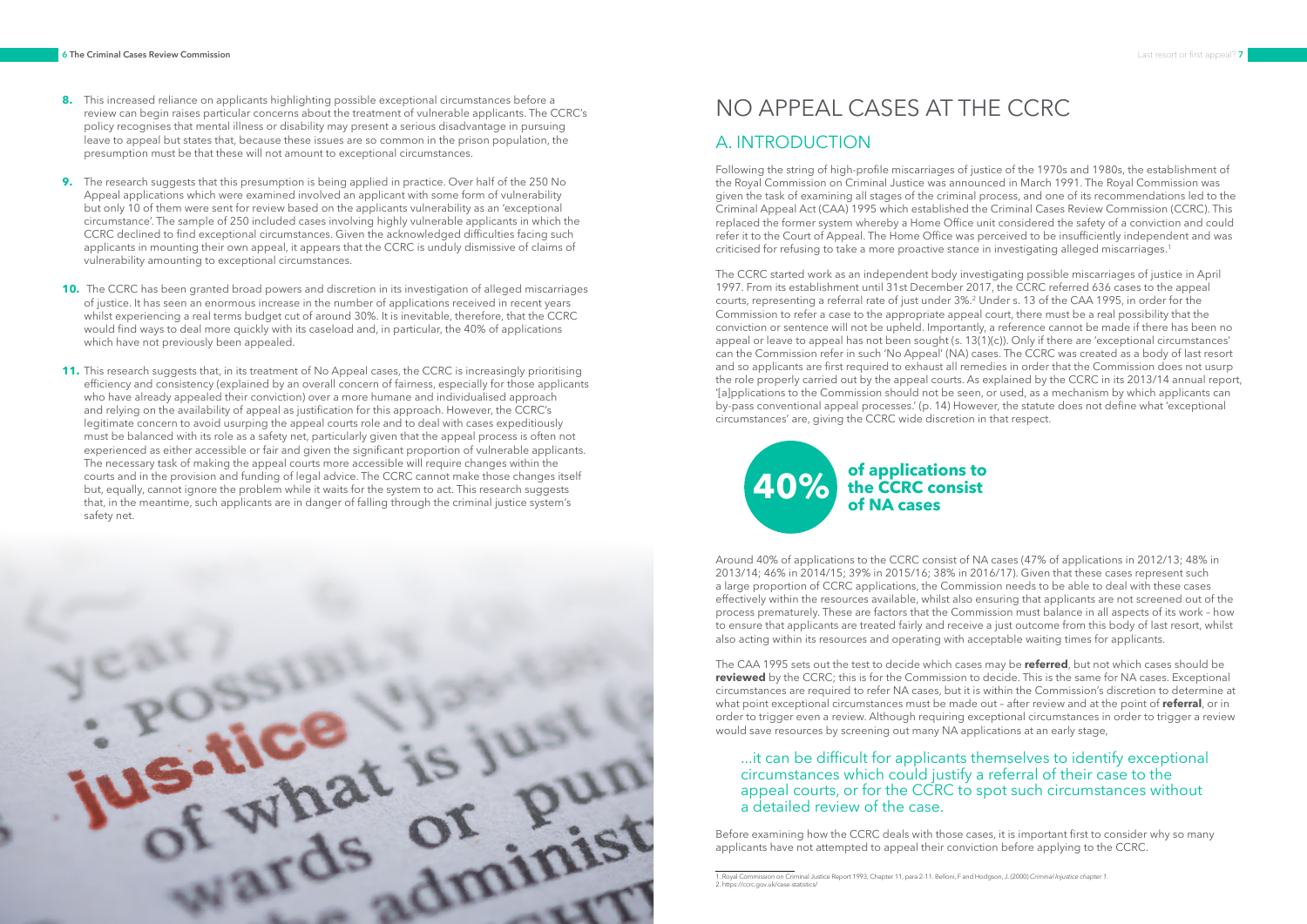First, the right of appeal is limited by statute in England and Wales in a variety of ways. For summary convictions, the right to a rehearing in the Crown Court is not as generous as it might appear, with the exclusion of any defendant who pleaded quilty in the magistrates' court.<sup>3</sup> As a result, a referral by the CCRC is usually the only remedy for wrongful convictions following a guilty plea at the magistrates' court.4

## There are practical barriers and disincentives to appealing against a conviction, such as the risk of losing time served in prison and the difficulties in securing legal assistance.

Second, access to legal aid for legal representation on appeal can be difficult. The representation order for trial covers initial advice on appeal and legal aid will also fund the drafting of the grounds for appeal if the lawyer who assisted the client at trial advises that there are any. However, if the lawyer finds no ground for appeal, the trial legal aid stops and the person must either pay for legal assistance herself, find a lawyer willing to act pro bono or apply for legal aid under the very limited 'advice and assistance' scheme. Trial lawyers are particularly unlikely to advise that errors by lawyers might provide grounds for appeal or to suggest grounds for appeal if the client pleaded guilty.<sup>6</sup>

People who wish to appeal a Crown Court conviction are required to seek leave to appeal. The only ground for overturning a conviction before the Court of Appeal is that it is 'unsafe' (CAA 1995 section 2 (1) (a)). As a result, the Court of Appeal does not hear all of the evidence again, but looks for new evidence casting doubt on the verdict or for unfairness in the Crown Court proceedings. Furthermore, those convicted are expected to identify grounds and to seek leave to appeal within a short period of time (28 days from their conviction under s. 18(2) Criminal Appeal Act 1968). Stressing the importance of finality, the Court of Appeal has been keen to impress upon applicants and their representatives that time limits have to be strictly observed and reasons provided for requiring extensions.<sup>5</sup> By contrast, the CCRC can refer a case to the Court of Appeal without any time limit.

Although it is not necessary to have a lawyer to appeal, serving prisoners might find it particularly difficult, especially given the high rate of illiteracy in prison.<sup>7</sup> Since 2012, there is no longer a mandatory requirement for prisons to have a designated Legal Services Officer whose duty it was 'to ensure that no prisoner who is likely to need a legal service fails to apply for it due to ignorance or general inadequacy.'8 In particular, Legal Services Officers used to 'give assistance to prisoners who wish to appeal, see all prisoners who are or could become appellants on the morning after their arrival at the prison and inform such prisoners that it is in their interest to seek professional legal advice.'9 Although prison officers are still asked to provide appeal forms and assist prisoners in completing them, the absence of this dedicated and specially trained service means that prisoners might have difficulties in accessing the forms to appeal and/ or get limited help to submit them. Moreover, a recent report by HM Inspectorate of Prisons found 'large numbers of prisoners at some jails who were locked up for more than 22 hours a day, or throughout the working day.'10 As a result, prisoners have fewer opportunities to engage in activities such as education, visiting the library or merely socialising which could increase the likelihood of them appealing their conviction, either by improving their knowledge of the justice system or simply by obtaining the contact details of a lawyer to assist them with their appeal.

Third, applicants may also be deterred from seeking to appeal as there is a growing risk that time served will not count against their sentence. Section 29 of the Criminal Appeal Act 1968 enables the Court of Appeal to direct that the time applicants for leave to appeal have spent in prison between lodging their application for leave to appeal and its dismissal, will not count in relation to the sentence they are required to serve. The Court of Appeal can make this 'loss of time order' if it considers the application 'wholly without merit', even if the applicant had received legal advice that there were grounds for appeal. The Court has, in recent years, indicated that it is now necessary for it to use this power more frequently than before and has directed that loss of time should be considered in every unmeritorious application.<sup>11</sup> Research suggests that applicants are likely to be dissuaded from appealing due to fear of a loss of time direction.<sup>12</sup> This view was supported by CCRC staff who advise prisoners in outreach surgeries and on the CCRC advice line.

These staff reported that prisoners, and in particular female prisoners (more of whom may have caring responsibilities which make them particularly sensitive to further delay in their release), frequently cite fear of loss of time as a reason why they do not want to appeal and would rather apply to the CCRC.

In contrast, no 'loss of time' order can be made in cases which the CCRC refer to the appeal courts. Coupled with the introduction of an 'easy-read' form for CCRC applications in 2012, accompanied by guidance which clearly states that the loss of time order does not apply, this may explain why people contesting their conviction might find it easier to apply to the CCRC directly, instead of first attempting to appeal.

<sup>7.</sup> Government data on English and Maths skills of prisoners show that 56% of people entering the prison system have literacy skills no higher than those broadly expected of an 11<br>year old child (data for 2015/16): OLASS En tion-and-training [accessed 13/10/2017]. 8. PSO 2605.

<sup>3.</sup> Magistrates' Court Act 1980, section 108 and *R v Birmingham CC ex parte Sharma* [1988] Crim. L. R. 741.

<sup>4.</sup> If a convicted person can show that the plea was entered equivocally or under duress then he may be able to argue that the plea was a nullity so that the case can be returned to the<br>magistrates' court for trial but the Court [1971] 1 WLR 567 DC and R*v Birmingham Crown Court ex p Sharma ibid.*)<br>5. R*v Roberts and Others* [2016] EWCA Crim 71; simply relying on the merits of the grounds of appeal in support of an extension was deemed insuf

<sup>65.&</sup>lt;br>6. This has always been a problematic ground of appeal and the Royal Commission on Criminal Justice (Chapter 10 paras 58-9) recommended broadening the test to include some thing

less than "flagrantly incompetent advocacy".

<sup>9.</sup> Ibid. 10. HM Inspectorate of Prisons, *Life in Prison: Living Conditions* (2017) p. 3, available at <https://www.justiceinspectorates.gov.uk/hmiprisons/inspections/life-in-prison-living-conditions/> accessed 12 February 2018.

<sup>11.</sup> *R v Hart and Others* [2006] EWCA Crim 3239; *R v Gray and others* [2014] EWCA Crim 2372. 12. The Royal Commission on Criminal Justice noted that prisoners and solicitors were under the misapprehension that sentence could be increased if an appeal was brought. The possibility of a loss of time order contributed to this, as for prisoners, the net effect was the same: bringing an appeal may result in spending a longer period in custody. See Royal Commission on Criminal Justice *Report* 1993 Chapter 10, paras. 18-19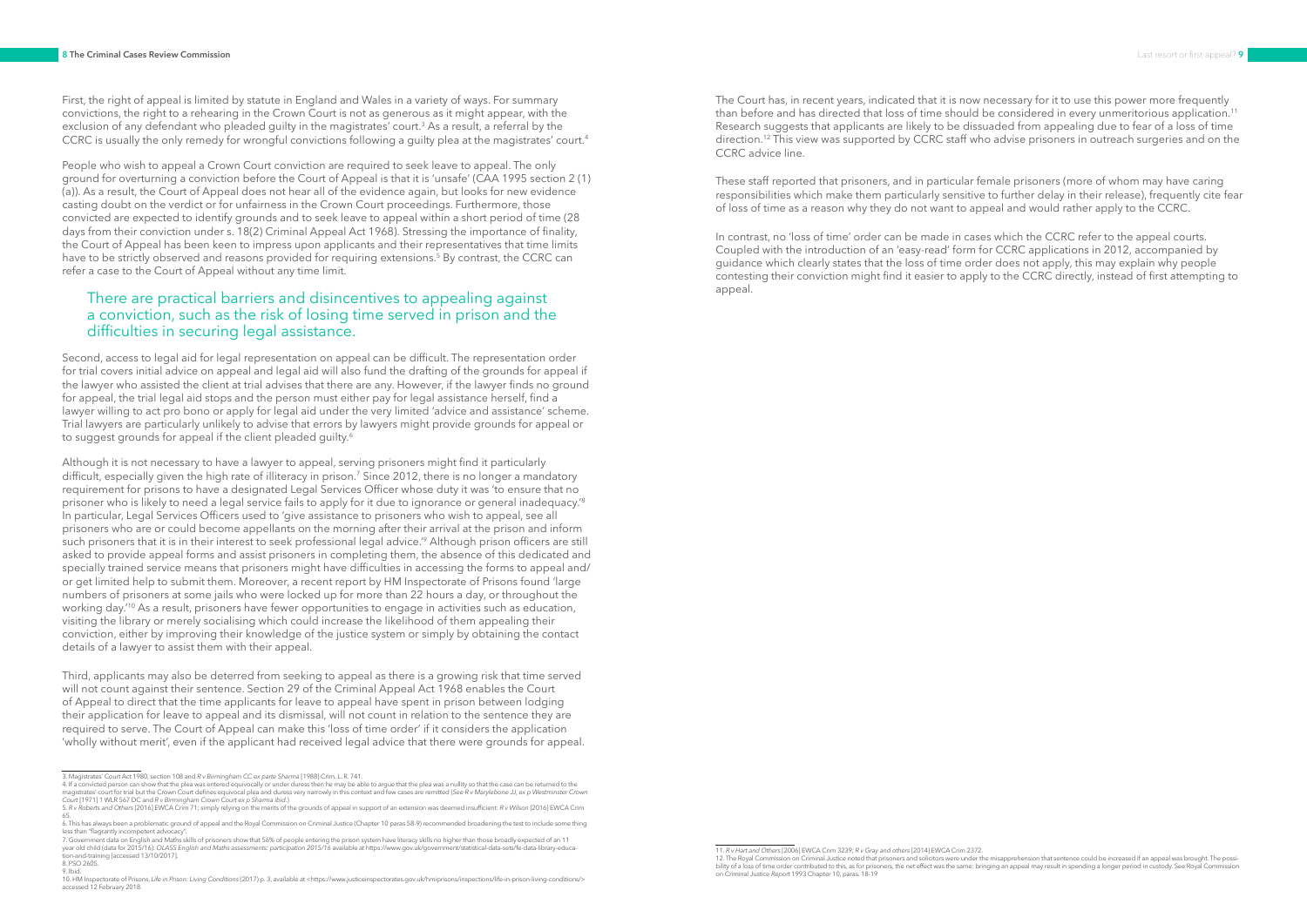

# B. BACKGROUND TO THE RESEARCH

#### **1. The CCRC decision-making process**

All applications to the CCRC initially go through an administrative phase: cases which are ineligible (because they do not fall within the CCRC's jurisdiction) or those which are still within the statutory time period to appeal or have an appeal pending are rejected by administrative staff<sup>13</sup> (currently, about 6%) of applications14). Administrative staff also identify re-applications and NA cases. Whilst all eligible postappeal, first applications go straight through for a review, re-applications and NA cases are first assessed to decide whether they are re-applications on the same grounds as a previous unsuccessful application or, for NA cases, whether there are potential exceptional circumstances.

This initial assessment of the case used to be carried out by a Commissioner, but it is now carried out by a case review manager and then passed on to a Commissioner for a decision. Re-applications which do not present new grounds and NA cases which do not have potential exceptional circumstances are rejected at this 'initial assessment' stage (currently, about 7% and 30% of applications respectively).

Previously, Commissioners also looked at applications to check whether they revealed any 'reviewable grounds'. Cases deemed to present 'no reviewable grounds' (NRG) were rejected at this 'initial assessment' stage. This has now changed and all appealed cases are now sent for review, although the amount of work carried out by the CCRC as part of this 'review' varies. Cases sent for review are classified from Type 1 to Type 4, depending upon the CCRC's assessment of the case complexity and estimated amount of work for the CCRC to resolve it.15 Former 'NRG' cases are now dealt with as Type 1 reviews.

# **30%** of all CCRC applications are<br>**30%** rejected as NA cases with no<br>exceptional circumstances **rejected as NA cases with no exceptional circumstances**

Cases which remain after the 'initial assessment' stage (currently, about 56% of applications) are allocated to case review managers for review. When the review of the case is complete, it will fall to be decided either by a single Commissioner (for less complex cases which are thought likely to result in a decision not to refer the case) or a panel of three Commissioners (if there is a potentially referable point or some complexity requiring additional consideration). Our findings show that the amount of paperwork requested at the 'initial assessment' stage to decide whether to send a case for review, and the checks carried out as part of such review, has varied over time.16

<sup>13.</sup> See the CCRC's formal memorandum on its decision-making process.<br>14. The case closure percentage figures in this section are based on data provided by the CCRC from its management information system, covering the perio ... This stage is called 'screening' by the CCRC, although it does not involve any screening as such (i.e. no case is rejected at this stage), but rather a classification of applications in differ-<br>15. This stage is called

ent categories of reviews. 16. See below.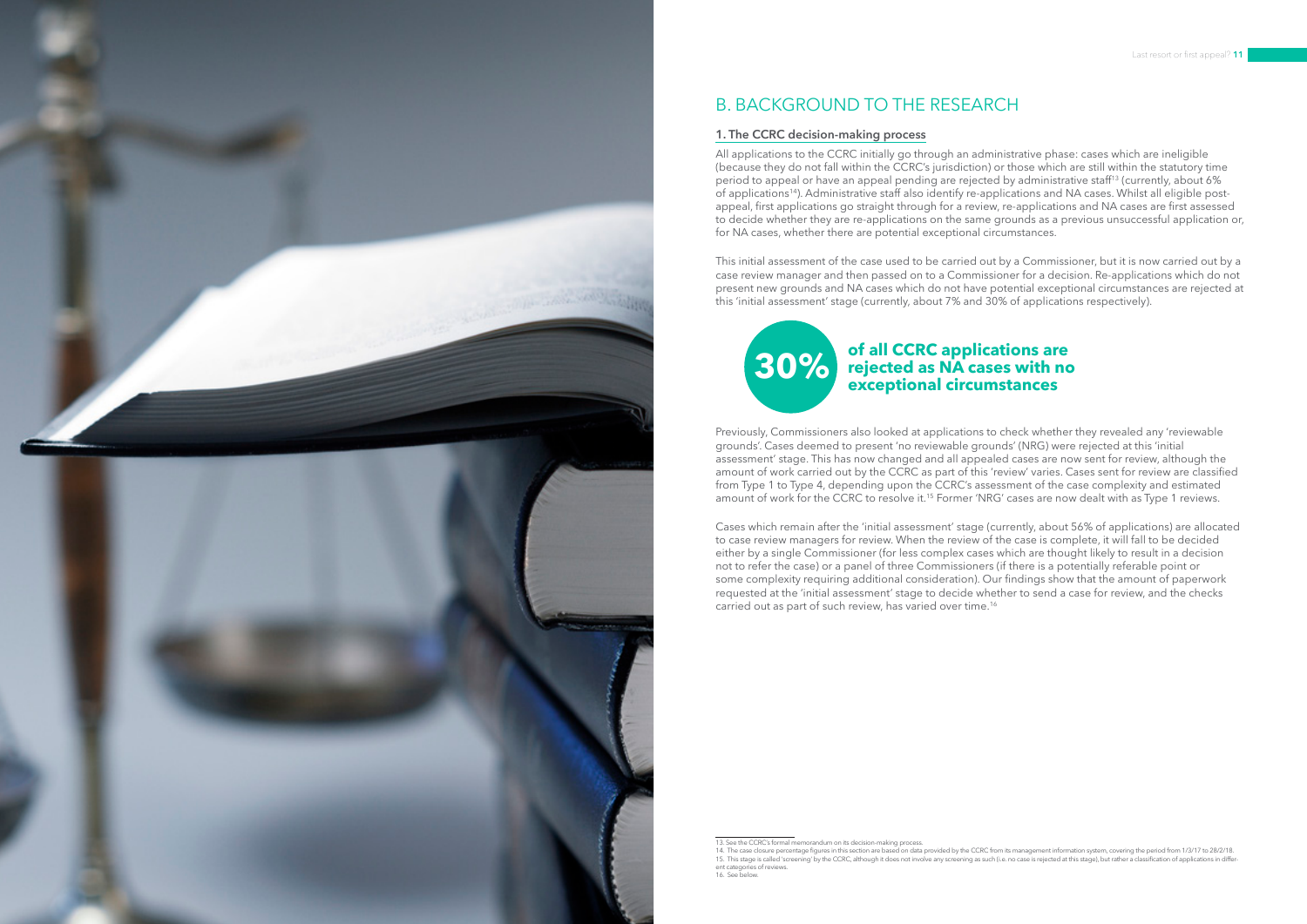#### **2. The CCRC NA policy**

The CCRC has grappled with the issue of NA cases and what constitutes 'exceptional circumstances' from its inception. Juliet Horne conducted research on guilty plea cases in 2013.17 Since a large proportion of applicants who are convicted following a guilty plea have not appealed, her research also looked at NA cases and showed that the CCRC has struggled to define a consistent approach to such cases. She found that the CCRC's own guidance and policy documents reflected two opposing approaches to dealing with applications where the applicant has not appealed and where there are no obvious exceptional circumstances. The first approach consists in simply rejecting applications without further enquiry on the basis that there has been no prior appeal: this means that potential 'exceptional circumstances' are required at the 'initial assessment' stage merely to trigger a review. The second – more generous – response is to investigate the case, aware that it will also be necessary to identify exceptional circumstances if the investigation leads to the discovery of a real possibility that the appeal court might find the conviction unsafe.

The research revealed that both approaches were reflected in practice and this led to inconsistency in the treatment of applications. Horne's analysis showed that the CCRC routinely used the lack of previous appeal to 'screen out' a high proportion of cases without a full review, following a superficial inspection by a Commissioner. Sometimes, however, NA cases survived the 'initial assessment' stage as a result of being screened by a Commissioner who took the more generous approach. If the subsequent review identified a 'real possibility' in such a case, the CCRC generally had little difficulty in finding 'exceptional circumstances' to overcome the lack of appeal.

### There is no statutory definition of 'exceptional circumstance' and the CCRC choses its own approach.

The use of 'exceptional circumstances' as a hurdle for applicants to get over in order for the CCRC to review their case reflects the prioritisation of efficiency concerns over proper consideration of the potential merits of individual cases. Given that cases which were referred only went through for a review by chance (i.e. because they were looked at by a more sympathetic Commissioner) rather than by the consistent application of policy, we cannot be confident that meritorious cases were being identified and passed for review.

According to this new policy, NA applications are first considered by a case review manager, before being passed on to a Commissioner if the case review manager recommends that there are no potential 'exceptional circumstances'. This first assessment focuses exclusively on potential exceptional circumstances in the application as a requirement for the CCRC to continue to work on the case. The new policy confirms that '[t]he existence of a "real possibility" (…) will not, of itself, amount to an exceptional circumstance justifying referral.'19 It provides a far tighter definition of exceptional circumstances. Exceptional circumstances will only be found if there is 'a good reason why you did not appeal and cannot appeal now without the CCRC's help.<sup>'20</sup> In this way, the Commission maintains a narrow approach to the exercise of its discretion, both in its definition of 'exceptional circumstances' and by requiring 'exceptional circumstances' to be demonstrated at the outset in order to trigger a review rather than only at the later referral stage.<sup>21</sup>

# In 2014 the CCRC introduced a new policy for NA cases which introduced a more limited definition of 'exceptional circumstances'.

The CCRC has attempted to resolve this inconsistency, but has found it difficult, at first, to reach agreement on a policy to deal with NA cases. One Commissioner interviewed by Horne recalled how the issue had been 'endlessly debated'. Between November 2012 and February 2013, the CCRC implemented a pilot scheme, during which administrative staff were tasked to look at NA applications to see whether the applicant had mentioned any exceptional circumstances to justify referral to the appeal courts in the absence of a prior appeal. If not, the applicant was sent a standard letter strongly encouraging her to appeal or giving her 28 days to notify the CCRC of any exceptional circumstances in the case. The case would only be seen by a Commissioner if the applicant replied to the letter, otherwise it would be closed by the administrator. This was the first time that the CCRC allowed for cases to be closed without a Commissioner's decision. The pilot scheme represented a very narrow application of the Commission's discretion to review in NA cases. It prioritised efficiency, requiring exceptional circumstances for the case to be deemed worthy of a review and asking administrative staff to determine whether these were present, instead of Commissioners or case review managers who have more experience of what might constitute exceptional circumstances.

After this pilot had been running for a few months, it was decided that it was inappropriate for administrative staff to be making the decision to close a case<sup>18</sup> and case review managers were tasked with checking whether the application pointed to potential exceptional circumstances prior to cases being closed. The NA process then went through a number of different iterations and was under review at the time of Horne's research. CCRC management therefore expressed particular interest in her findings and she discussed her concerns with the Head of Casework. These discussions were followed by the approval of a new NA policy by the Commission's board in July 2014.

The CCRC's intention in introducing the new policy was to increase efficiency and consistency. This approach can be justified by a concern to treat all applications fairly. If those with outstanding appeal rights can be encouraged to take their cases directly to the appeal courts, this will free the CCRC to focus on those who have exhausted the appeal process and have no other option but to apply to the CCRC. However, as a result of the barriers to appeal discussed above, some rejected applicants may not feel able to access the appeal courts and some, despite having potentially successful grounds of appeal, may need the assistance of the CCRC if they are ever to challenge their conviction. The Commission has been successful in referring small numbers of NA cases: of the 49 examples of guilty plea referrals in Horne's sample up to 2013, 39 were NA cases and of these 39 referrals, the conviction was quashed in 33. Even excluding the 19 immigration and asylum cases, which represented something of an exception, the success rate in having the conviction overturned was 75%. It is crucial that the CCRC's policy on NA cases allows the organisation properly to assess such cases. The new policy creates a risk that NA cases may be rejected prematurely without the benefit of a more detailed review, which could identify a possible basis of appeal and a need for the CCRC's assistance.

The new policy puts the onus mainly on applicants either to demonstrate exceptional circumstances or to appeal their conviction, despite the significant barriers to both described above. The CCRC acknowledges that this is an area urgently in need of further enquiry so that the nature of these applications can be fully understood and the CCRC procedures for addressing them properly evaluated. It expressed particular concerns about what was happening to applicants rejected on NA grounds. Given Horne and Hodgson's previous research with the Commission, the CCRC invited us to submit a proposal for a project to investigate the effectiveness of the new procedures. Having highlighted concerns with the treatment of NA cases (Horne 2017) and the important role that defence lawyers can play in identifying exceptional circumstances in these applications (Hodgson & Horne 2009), we welcomed the opportunity to evaluate the impact of our earlier research through an analysis of current CCRC practices. Our proposal was agreed by the CCRC research committee and funded by the Economic and Social Science Research Council through their Warwick Impact Acceleration Account, at which point Laurène Soubise joined the team. Ethics approval for the project was granted by Warwick University Humanities and Social Sciences Research Ethics Sub-Committee.

This research set out to evaluate the way the CCRC approaches NA cases. In particular, the research sought to identify the characteristics of NA cases that come to the CCRC, ascertain why those applicants have not appealed their conviction and whether those who are unsuccessful take up the CCRC advice to apply for leave to appeal. It also examined whether other factors, such as the availability of legal advice, impact on the nature and quality of applications and on the Commission's ability to deal with them.

<sup>17.</sup> Horne, J. (2016) *A plea of convenience: an examination of the guilty plea in England & Wales.* PhD thesis, University of Warwick. Available at http://webcat.warwick.ac.uk/record=b3057719~S1.

<sup>18.</sup> Horne's sampling revealed a case which was rejected as part of the pilot scheme despite involving a potentially vulnerable applicant who, having been convicted in the youth court,<br>had no right to appeal. A senior membe

<sup>19.</sup> Formal Memorandum. 20. Standard FAQs sent to unsuccessful applicants.

<sup>21.</sup> As noted above, the statute refers to the need for exceptional circumstances in order to *refer* NA cases. The decision on which cases to *review* is entirely that of the Commission.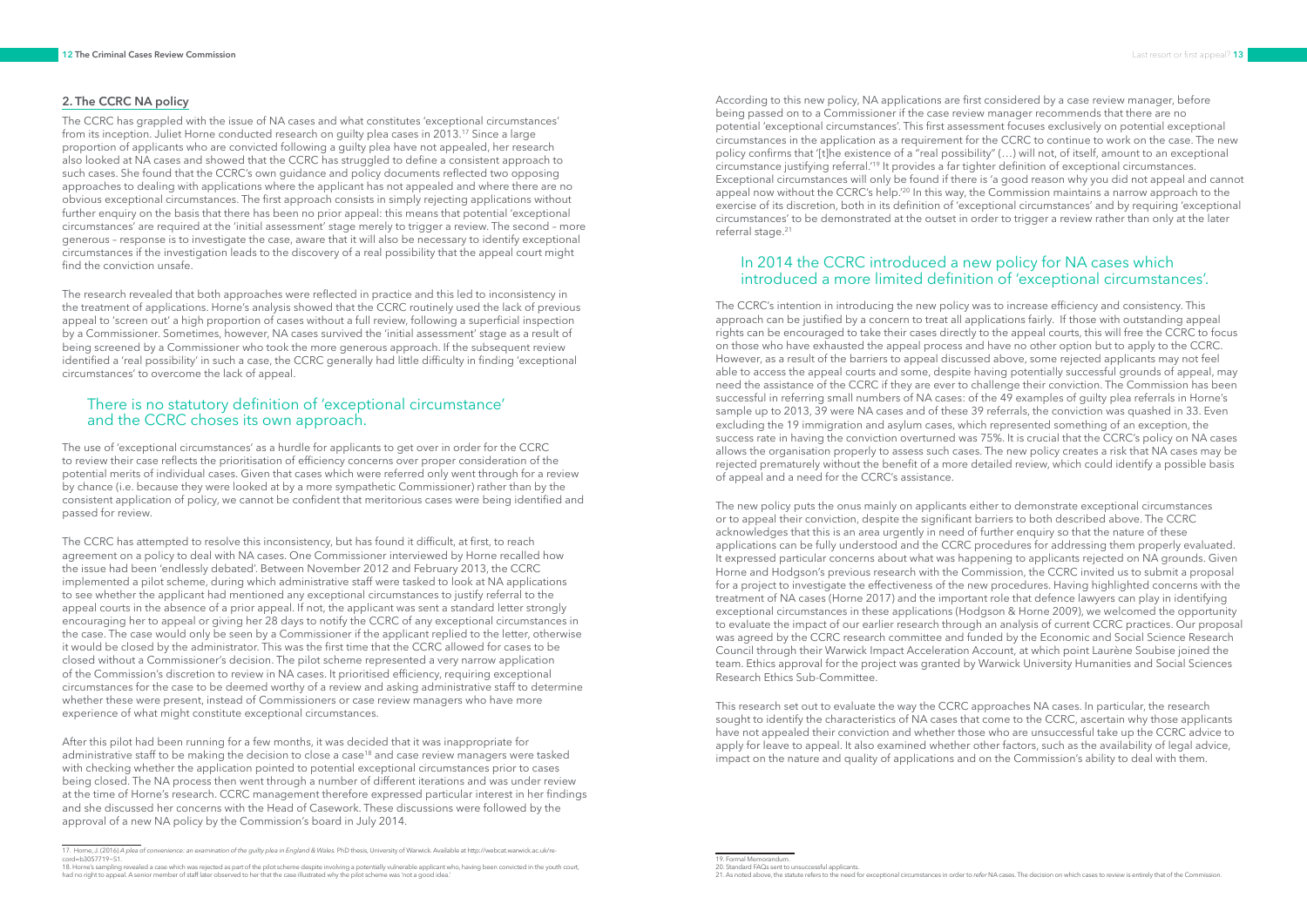

# C. THE RESEARCH

In 2015/16, an intern at the CCRC carried out a research project into NA cases. The project provided quantitative and qualitative data about 100 NA cases received in July/August 2014 and July/August 2015. The CCRC intended the project to provide the organisation relatively quickly with information about the impact of its NA policy as well as providing some background information to assist in planning this subsequent independent academic research. The project found that the CCRC was closing NA cases more quickly than previously. The most common reason for a NA case proceeding to review was the need to do credibility checks on the main witness or use the CCRC's powers to obtain documents. Only six out of the 100 cases examined were the subject of appeal proceedings after being rejected by the CCRC.

The CCRC's management information system, known as Vectus,<sup>22</sup> contains records of all the cases handled by the CCRC. When an application is received, administrative staff input standard information about the case into Vectus and after that all key stages of the case's progress through the CCRC are recorded on the system. From these records and with the help of a member of staff at the CCRC, it has been possible to extract data concerning NA cases closed over a six-year period (from 1 January 2010 to 22 November 2016). The data shows the stage at which each case was closed.

#### **1. Data gathering at the CCRC**

Data analysed for the present research project consists of data from the CCRC case management information system (Vectus) and our own analysis of CCRC case files.

#### *(a) Vectus data report*

In order to record NA cases on Vectus, administrative staff check whether the applicant has appealed or not, either by checking the Court of Appeal's database (Cactus) or, for summary cases, by contacting the magistrates' court where the applicant was convicted. Applicants who have appealed against sentence, but not conviction, and apply to CCRC in respect of both conviction and sentence are treated administratively as NA cases. Conversely, those who have appealed against conviction, but not sentence, and apply in respect of both are treated as appealed cases. Those who have appealed against sentence, but not against a confiscation order, and apply in respect of the confiscation order, or vice versa, will be treated as NA. Cases in which the applicant has not appealed, but is still within the appeal time limit, are treated as ineligible and rejected outright by administrative staff. As a result, they did not appear on the report created from Vectus data for us by a CCRC member of staff.

We noted some inaccuracies in the cases recorded as NA on Vectus. Those inaccuracies were due to the way the case was closed on the system. If the case was closed as an NA case on Vectus by mistake, it erroneously appeared on our report. Thus, one case where the applicant was not convicted, but simply bound over, was closed as NA on Vectus, whereas it should have been closed as ineligible, because the CCRC cannot review cases where there has been no conviction. However, such inaccuracy was relatively rare in the cases we sampled and therefore only affected the data marginally.

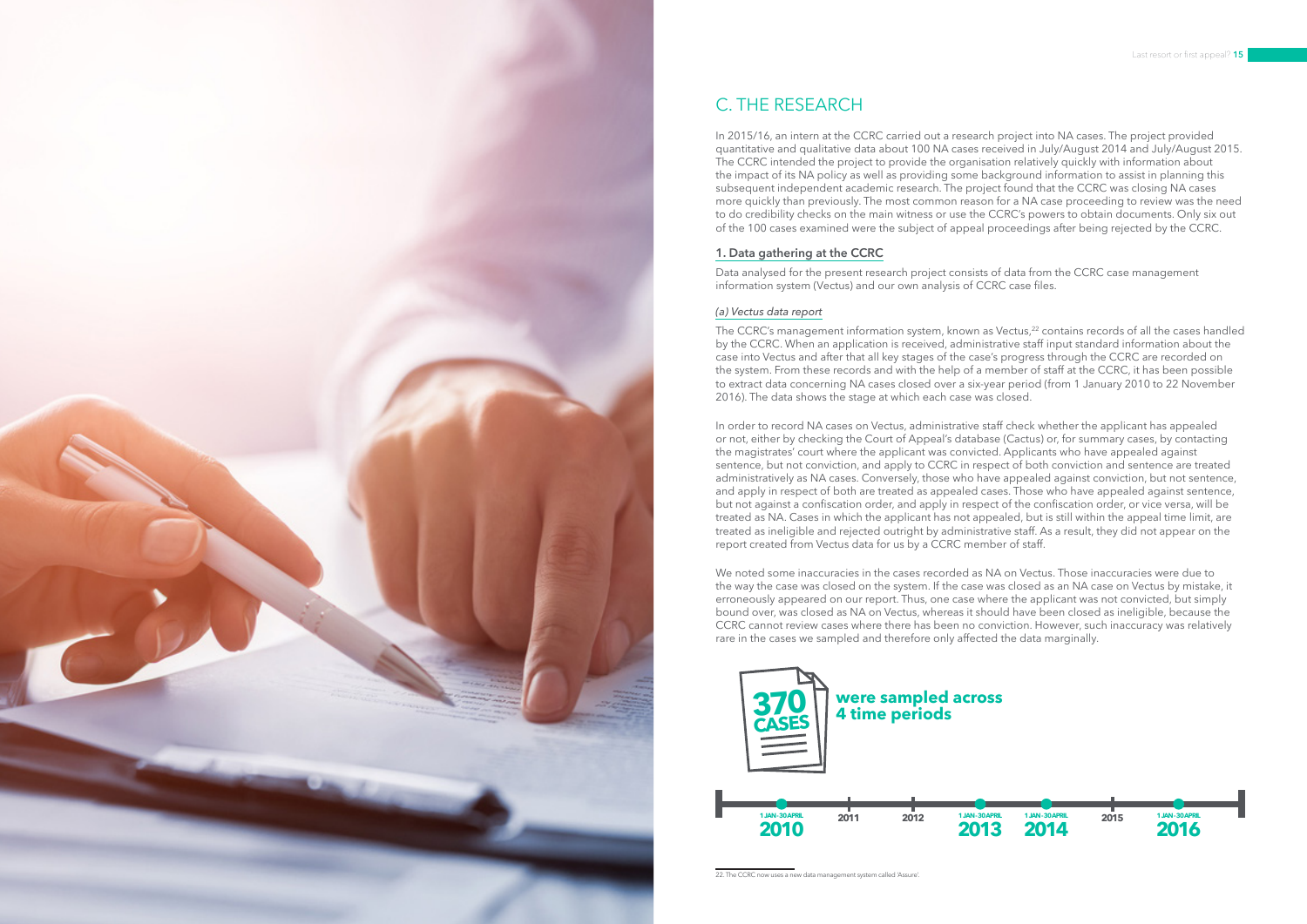#### *(b) CCRC case file analysis*

The CCRC permitted us access to its electronic case records. Four sample periods were chosen – 1 January to 30 April in 2010, 2013, 2014 and 2016. These dates were chosen so that we could track cases before and after the introduction of the 'easy-read' application form, and the renewed procedure for dealing with NA cases. The 2010 sample also allowed us to compare the impact of legal representation prior to the most recent legal aid cuts. About one third of applications closed within the sample periods were sampled. In total, 250 NA cases were sampled (50 in 2010, 80 in 2013, 40 in 2014 and 80 in 2016). A smaller sample of non-NA (appealed) cases was also used for comparative purposes (30 per time period, 120 appealed cases in all<sup>23</sup>) to ascertain whether there were any significant differences in the characteristics of NA and appealed cases.

We generated a template with key characteristics and interrogated both NA and appealed cases to see if they differed in significant ways. Key characteristics included information about the applicant (sex, age, vulnerability, $24$  whether in custody or not, prison name if applicable) and about the conviction (offence, court, conviction date, guilty plea/trial, sentence). We also recorded the grounds for appeal and the outcome of the appeal (in appealed cases) or the reasons given by the applicant for the lack of appeal (for NA cases). The date of the application to the CCRC as well as application grounds were also recorded, along with any exceptional circumstances raised explicitly by the applicant and other potential exceptional circumstances in the application identified by us. We also made a note of any application where the applicant sought the assistance of a lawyer and recorded the amount of assistance that appeared to have been provided by the lawyer (i.e. did they act as a mere postbox, simply passing on representations and papers from the applicant without comment or apparent exercise of critical judgment? Or did they make substantive representations?).<sup>25</sup> Finally, we took notes on the process the case went through at the CCRC, the documents gathered and/or investigations carried out by the CCRC, the CCRC decision and the reasons it gave to support it. For the older samples, we sought to track what happened to cases that were rejected in that period – did they appeal? Was the appeal successful? Did they re-apply to the CCRC? If so, on what grounds and what was the outcome?

We are grateful for the assistance and support provided by the CCRC in carrying out this research project. After having signed a confidentiality agreement and having gone through security clearance, our researcher was provided with a desk and a computer, and was trained by CCRC staff in finding and collecting data on Vectus. The CCRC provided further assistance by finding out whether applicants had appealed their conviction after having been rejected by the CCRC in the cases we sampled. Our researcher was also able to obtain invaluable help from various staff at the CCRC: in particular, we are grateful to administrative and IT staff who helped organise the practicalities of the fieldwork, to the data analyst who ran reports to identify relevant cases and to the case review manager who coordinated the fieldwork and was always happy to answer questions about CCRC procedures. Other members of staff were also happy to answer more specific queries.

The template form was filled out for each case sampled. Relevant data was found by reviewing the application form, correspondence, the case record (CCRC staff log the content of telephone calls and may record their reflections in 'case records' relating to each case) and the statement of reasons (which explains and justifies the CCRC's decision to the applicant). In describing individuals and cases in this report, insignificant details have been altered in order to disguise the identity of individuals involved.

#### **2. Data limitations**

This finding chimes with comments made by CCRC staff we spoke to who thought that mothers were particularly likely to be deterred by the prospect of a loss of time order against them if they appealed as this would involve a longer separation from their children. This finding could also be explained by the fact that women are more likely to serve short sentences which could be perceived as not worth appealing.<sup>26</sup>

One piece of information missing from our understanding of NA cases is the perspective of applicants themselves. We would have liked to send questionnaires to NA applicants to discover more about why they applied to the CCRC and whether they had considered appealing to the Court of Appeal before or since applying to the Commission. Unfortunately, this part of the project could not be carried out, due to the confidentiality of applicants' names and addresses and the burden this would have represented for the Commission to do this on our behalf.

#### **3. CCRC assistance**



<sup>26.</sup> According to Ministry of Justice statistics on prison population, 17% of female prisoners were serving a sentence of less than 12 months in December 2017 (against 7% of male prison-<br>ers at the same date): <https://www. 27. For example, they identified a case in which the lawyer's role appeared to be key as it was referred as a result of legal representations after a provisional decision not to review because there had been no appeal and no exceptional circumstances to merit a review. This case would not have reached the Court of Appeal if the solicitors had not persisted in their submissions,<br>yet the conviction was subsequentl

# D. FINDINGS

#### **1.The nature of NA cases**

The most significant difference revealed by the comparison of our sample of NA cases with a smaller sample of cases where the applicant had appealed, is the higher proportion of guilty pleas in NA cases: 42% of applicants in our NA sample were convicted following a guilty plea, whereas only 8% of applicants who had appealed prior to their CCRC application had pleaded guilty. Our samples also show that NA applicants were more likely to be serving prisoners: 75% of NA applicants were serving prisoners, whereas the proportion was 63% in our appealed sample. These findings reflect the greater difficulties in appealing faced by applicants who have pleaded guilty or who are serving prisoners, discussed above. This could explain why these applicants are more likely to turn to the CCRC rather than the appeal courts to try to overturn their conviction. We also found a higher proportion of women in our NA sample (14% of women applicants, against only 3.3% in appealed cases).

A higher proportion of applicants who had appealed their conviction were represented by a lawyer (29%) compared to those who had not appealed (17%), leaving us with an overall proportion of 20.5% of applications with legal representation. This could be evidence that lawyers advise their clients to first appeal their conviction before applying to the CCRC. In addition, it could also illustrate the difficulty for applicants to find a lawyer to appeal their conviction, hence their choice to come directly to the CCRC when they have not been able to secure the services of a lawyer. Interestingly, Hodgson and Horne estimated that about 33% of applicants were represented between 2001 and 2007 (their study did not distinguish between NA and appeal cases). Our finding suggests an overall decrease in the number of applicants represented by a lawyer for their application to the CCRC. This is concerning, given that Hodgson and Horne's research found that CCRC applications with legal representation had a better chance of a referral to the Court of Appeal than those without legal representation.27

Other variables tested, such as age, vulnerability, type of offence, or whether the applicant was sentenced at the Crown Court or the magistrates' court did not reveal significant disparities between our samples.



**of NA cases applicants are serving prisoners**

**of appealed cases applicants are serving prisoners**





<sup>24.</sup> We used a wide definition of 'vulnerability'. Risk factors which might make someone 'vulnerable' include, childhood, being a victim of exploitation, lack of fluency in English language,<br>being unable to read or write ve ing Vulnerability in witnesses and parties and making reasonable adjustments. (2017) The Advocates Gateway Toolkit 10. Paragraph 1.6. At http://www.theadvocatesgateway.org/toolkits, on 26/6/18)

<sup>23.</sup> Cases are coded with the letters NA for 'no appeal' or A for 'appealed', the year it was closed and a case number, i.e. NA-2016-48 or A-2010-19.

<sup>25.</sup> See Hodgson and Horne (2009) re roles of lawyers acting for applicants.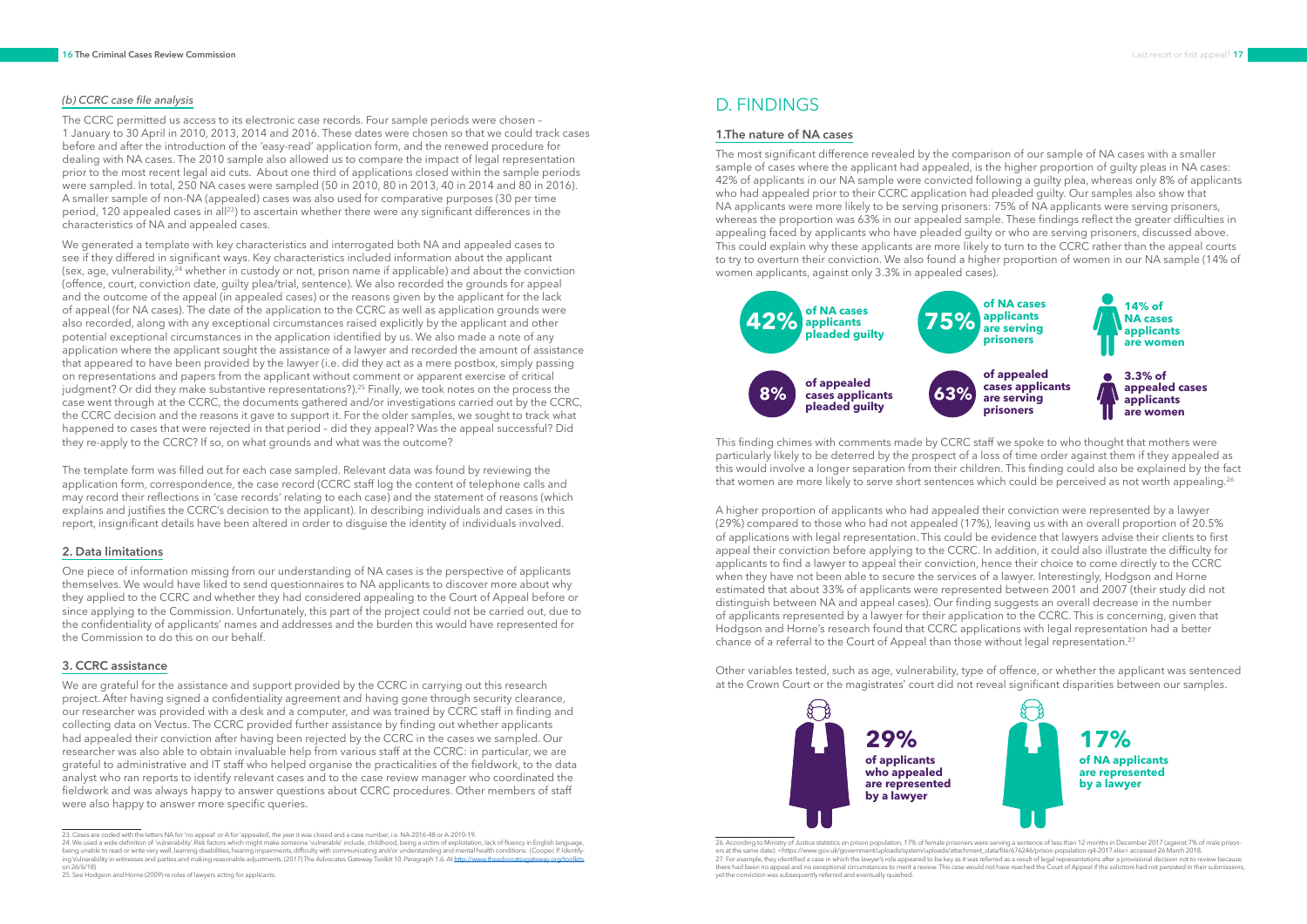#### **2. Impact of the new NA policy**

# Changes in CCRC NA policy

| Before 2012                          | NA cases are screened by a single Commissioner who decides whether to<br>send the case for a full review.                                                                                                                                                           |
|--------------------------------------|---------------------------------------------------------------------------------------------------------------------------------------------------------------------------------------------------------------------------------------------------------------------|
| November 2012 -<br><b>March 2013</b> | Pilot scheme: NA applicants are sent a standard letter by an administrator<br>requesting exceptional circumstances. If they fail to reply and if potential<br>exceptional circumstances cannot be identified, the case is closed without a<br>Commissioner's input. |
| <b>March 2013 -</b><br>2014          | Return to the original policy of initial assessment by a single Commissioner.                                                                                                                                                                                       |
| From July 2014                       | New NA policy: NA applications screened by a case review manager to<br>identify exceptional circumstances, then passed on to a Commissioner to<br>decide whether to send the case for a full review.                                                                |

Our analysis of the data reveals that, as the CCRC intended, the new NA policy has led to a more consistent approach to the treatment of NA cases and to increased efficiency in terms of the speed of case-closure. However, the discussion below also demonstrates that very few applicants who are rejected due to their lack of previous appeal go on to apply for leave to appeal against conviction and that vulnerable defendants, in particular, are at risk under the new policy.

The Criminal Appeal Act 1995 does not define the 'exceptional circumstances' which could justify a referral to the appeal courts by the CCRC in the absence of a prior appeal. Neither have exceptional circumstances been defined by the courts, leaving it to the CCRC to determine the precise scope of what is required for an applicant to demonstrate exceptional circumstances and the point at which this must be done. The Court of Appeal has rarely criticised the Commission for referring a case under CAA 1995 s. 13(2) on the grounds that there were exceptional circumstances justifying the reference despite the absence of a prior appeal. At most, the Court of Appeal expressed surprise that a case was referred to it under this provision, without anything, such as new evidence, that would have justified such a reference.<sup>28</sup> More recently, the Court regretted that the s. 13(2) procedure was deployed as a matter of routine for cases of asylum seekers convicted of identity document offences that could be referred directly to the Court of Appeal and processed by the Criminal Appeal Office.<sup>29</sup>

The new NA policy was introduced in July 2014. We collected data on 80 cases completed in 2016, thus looking at cases completed at least 18 months after the implementation of the new policy and therefore likely to have been dealt with under this new policy. This data shows that the new NA policy is being applied consistently. All NA cases were reviewed by a case review manager in the first instance. In accordance with the policy, this first review focused exclusively on the existence – or not – of potential exceptional circumstances to explain the lack of appeal prior to the CCRC application. If the case review manager did not identify any potential exceptional circumstances then the case was passed to a Commissioner for a final decision on whether the case should be rejected.

The new policy appears to have resulted in efficiency savings for the CCRC, as it allowed it to close cases more rapidly. Between 2010 and 2014, the median time for a case to be closed at the 'initial assessment' stage in our sample was three to four months. In 2016, NA cases closed at the 'initial assessment' stage generally took a month or less to close from the moment the application was received (see graph).

# The 2014 policy has allowed the CCRC to close cases more rapidly.

The fact that like cases are treated alike and that the CCRC is now able to inform applicants more promptly of insurmountable obstacles to their application ever being referred to the appeal courts should, of course, be welcome. However, our findings show that this could potentially come at the expense of meritorious cases being rejected without proper consideration, which is particularly damaging for vulnerable applicants.

#### **3. 'Exceptional circumstances' before and after the new policy**

#### *(a) The definition of 'exceptional circumstances'*

Faced with the absence of any legal definition of what constitutes 'exceptional circumstances', the Commission has struggled to define the concept. In its guidance for legal representatives, it explains that exceptional circumstances are interpreted as 'circumstances where an applicant can only make progress with [the Commission's] assistance', citing examples such as 'where the applicant has pleaded guilty in the magistrates' court (and has no other route to appeal) or in some circumstances where public body material needs to be obtained, which the applicant is unable to obtain directly because of, for instance, the sensitivity of the material.' In its guidance to applicants, it underlines that '[e]xceptional circumstances are very rare. There has to be a good reason why you did not appeal and **cannot appeal now without the CCRC's help**.' (original emphasis). It then proceeds to list things that will not be considered exceptional circumstances, such as forgetting to appeal or missing the deadline to appeal, receiving negative advice on appeal from a solicitor or barrister, or being unable to get a solicitor or barrister to help with the appeal.

The CCRC application form has gone through several iterations in this respect, asking applicants why they did not appeal, whether they had 'exceptional circumstances' or 'special reasons' for failing to appeal prior to their CCRC application, or why they could not appeal now. Unsurprisingly given the absence of a clear definition, applicants find it very difficult to identify exceptional circumstances themselves.





<sup>28</sup>*. R v Gerald* (CA, 3 November 1998), [1998] Lexis Citation 3682, [1999] Crim. L.R. 315 (CA (Crim Div)). 29. See below.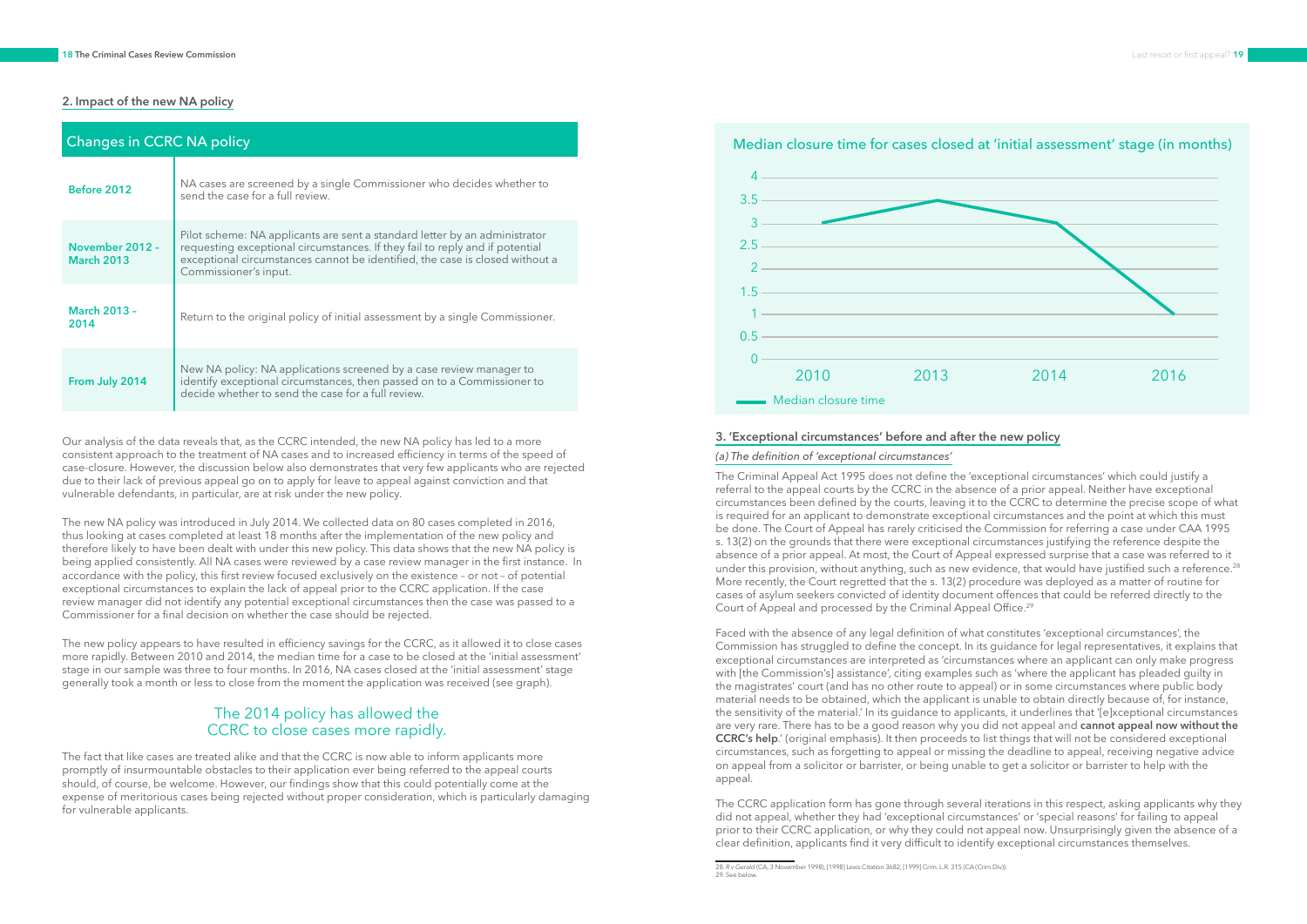In our overall NA sample, over 27% of applicants do not identify any special reason why they could not appeal prior to applying to the CCRC, even where the application form specifically prompted them to do so. 11% of applicants simply invoke their lack of knowledge of the appeal system as preventing them from appealing (either stating that they were not aware they could appeal, or that they thought they had appealed, or simply that they cannot appeal on their own). Added to this, almost 40% of applicants cite an issue with their legal representative as the reason why they have not appealed, including 32% of applicants who received negative advice on appeal from their legal representatives at trial, either formally or informally. Some appeared to believe that this prevented them from appealing (or even that it meant that their appeal had been rejected), whilst others explained that they were unable to secure alternative legal representation<sup>30</sup> and, therefore, they believed, to appeal.

## To sum up, almost 80% of NA applicants either were unable to identify any exceptional circumstances or cited a reason that is expressly excluded by the CCRC from its definition of 'exceptional circumstances'.

Even lawyers appeared to have difficulties in identifying exceptional circumstances. Among the minority of NA applicants who were represented by a lawyer, 27.5% did not identify any exceptional circumstances in their application and 20% cited negative legal advice and/or the appeal being out of time, despite the CCRC's guidance clearly excluding these reasons from exceptional circumstances.

#### *(b) The identification of 'exceptional circumstances' by the CCRC*

Our findings match those in Horne's research with regards to the identification of 'exceptional circumstances' by the CCRC: prior to the introduction of the new NA policy, once the CCRC had identified a 'real possibility', the lack of appeal became insignificant and 'exceptional circumstances' were easily found by the CCRC to justify a referral to the appeal courts. The CCRC referred 11 cases in our NA sample, spanning 2010, 2013 and 2014 cases, and so was required to identify 'exceptional circumstances' in all of them to overcome the lack of prior appeal. Several of the decisions appear to be founded on the CCRC having already conducted the review: it was therefore considered more efficient for the case to be referred to the appeal courts by the CCRC, rather than asking the applicant to make their own application to appeal out of time.

This is expressly acknowledged in case NA-2010-27. Due to concern about expert evidence at the trial, the CCRC concluded that there was a real possibility that the applicant's murder conviction would be quashed and a conviction for manslaughter substituted, meaning that the substituted sentence could lead to the applicant's immediate release. In order to justify the referral despite the lack of a prior appeal, the CCRC considered that 'exceptional circumstances' were made out given that there had been some delay in reviewing the case and that further delay would be caused if the case was returned to the applicant for him to apply for leave to appeal. Interestingly, although it rejected the appeal,

On the Vectus data report we obtained,<sup>33</sup> the referral rate for NA cases was 2.2% in 2010, 1.5% in 2013, 1.3% in 2014 and 1.2% in 2016. In our own sample, the referral rate for NA cases was as high as 8% for cases closed in 2010, 7.5% in 2013, before dropping to 2.5% in 2014. In 2016, after the implementation of the new NA policy, none of the 80 NA cases in our sample were referred to the appeal courts by the CCRC. This could be explained as we only sampled closed cases, i.e. some cases might have been screened under the new policy and passed for review, but were still under review at the time of our research. In February 2018, we asked the CCRC how many NA cases received after the implementation of the new policy in July 2014 had been referred to the appeal courts. The CCRC responded that nine such cases had been referred (four in 2015, another four in 2016 and one in 2017). However, when we examined those nine cases in more detail, we found that one was actually screened by a Commissioner under the old policy, whilst another one was not a NA case, as the applicant had previously appealed her conviction, leaving us with seven cases.

...the Court of Appeal stated in its decision: 'We understand why the CCRC referred the case. The review which we have conducted was necessary.' No mention was made of exceptional circumstances, suggesting that the Court did not attach much importance to the issue.

Similarly, over half of the referred cases in our sample involved refugees and asylum seekers.31 The CCRC justified the referral of these cases despite the absence of an appeal prior to the CCRC application by the fact that 'the Commission [was] in the process of considering a tranche of similar applications' which made it 'desirable and arguably in the interests of justice that such cases should be considered together and consolidated at the appellate court.' Interestingly, Sato et al identified immigration cases which were originally rejected because the applicants had not previously appealed their conviction.32 These mistaken rejections illustrate the difficulty for the CCRC in recognising where potential exceptional circumstances

*nal Law Review* 106. 32. Ibid, p. 114-115.

might arise without them having been flagged up by the applicant, unless the case falls under a category already identified by the CCRC as presenting such circumstances (as well as a high probability of a real possibility that the appeal courts will quash the conviction).

The fall in referral rate for NA cases could be explained, firstly, by the fall in the overall referral rate (3.5% in 2009/10, 1.6% in 2012/13, 2.7% in 2013/14, and 1.8% in 2015/16). Secondly, in 2016, the Court of Appeal deplored that the CCRC was referring immigration and asylum cases which had not appealed 'as a matter of routine'.34

In his judgment, Sir Brian Leveson (President of the Queens Bench Division) stated that this meant that:

*resources are not being deployed as efficiently as possible. More important, detailed consideration of other cases of alleged miscarriage of justice (which have previously exhausted all rights of appeal) is being delayed while these cases are being subject to detailed analysis when they could go directly to the Court of Appeal where they will be processed efficiently by the Criminal Appeal Office.35*

The judgment went on to 'encourage' the CCRC to review its policy on NA cases and to consider investigating 'only those cases that have been to the Court of Appeal or are appeals from the magistrates court' so that the organisation's resources could be focussed on those cases which cannot access the appeal courts directly.

In response, the policy to deal with immigration and asylum cases was amended and the CCRC stopped automatically accepting them as exceptional circumstances cases. As a result, no such cases were referred by the CCRC to the appeal courts in our 2016 NA sample. Thus, case NA-2016-17, although there appears to be a real possibility that the Court of Appeal would quash the conviction given its decisions in other similar cases, was rejected as a NA even before a full review could take place.

Five of the seven NA cases screened under the new NA policy and referred to the appeal courts were immigration cases, four of which were referred before the change in policy regarding immigration and asylum cases. It should be noted, however, that immigration and asylum cases could still be referred to the appeal courts in the absence of a prior appeal in cases where the defendant pleaded guilty at the magistrates' court, given the impossibility for them to appeal their conviction. The Commission referred one such case in 2017. Nevertheless, an important pathway through which NA cases were referred has now been closed.

Only two other cases dealt with under the new NA policy were referred to the appeal courts. We decided to look at these cases more closely to find out which exceptional circumstances were identified by the CCRC to be able to refer these cases in the absence of a prior appeal. In case NA-2016-83, the applicant pleaded guilty at the magistrates' court and was therefore able to go through the 'initial assessment' stage on that basis. Interestingly, the applicant was also identified as a potential victim of human trafficking at this stage, i.e. the potential of a real possibility which could justify the referral was already identified at this early stage, making a review particularly worthwhile for the CCRC.

<sup>30.</sup> This is not surprising given the restrictions on legal aid funding for appeals. See above.<br>31. On this topic, see Sato, M., Hoyle, C. and Speechley, N.E., 'Wrongful Convictions of Refugee and Asylum Seekers: Responses

<sup>33.</sup> NA cases closed between January 2010 and November 2016.

<sup>34.</sup> *YY v The Queen* and *Ayad Mohammed Nori v The Queen* [2016] EWCA Crim 18 [38] – [44]. 35. Ibid. [41].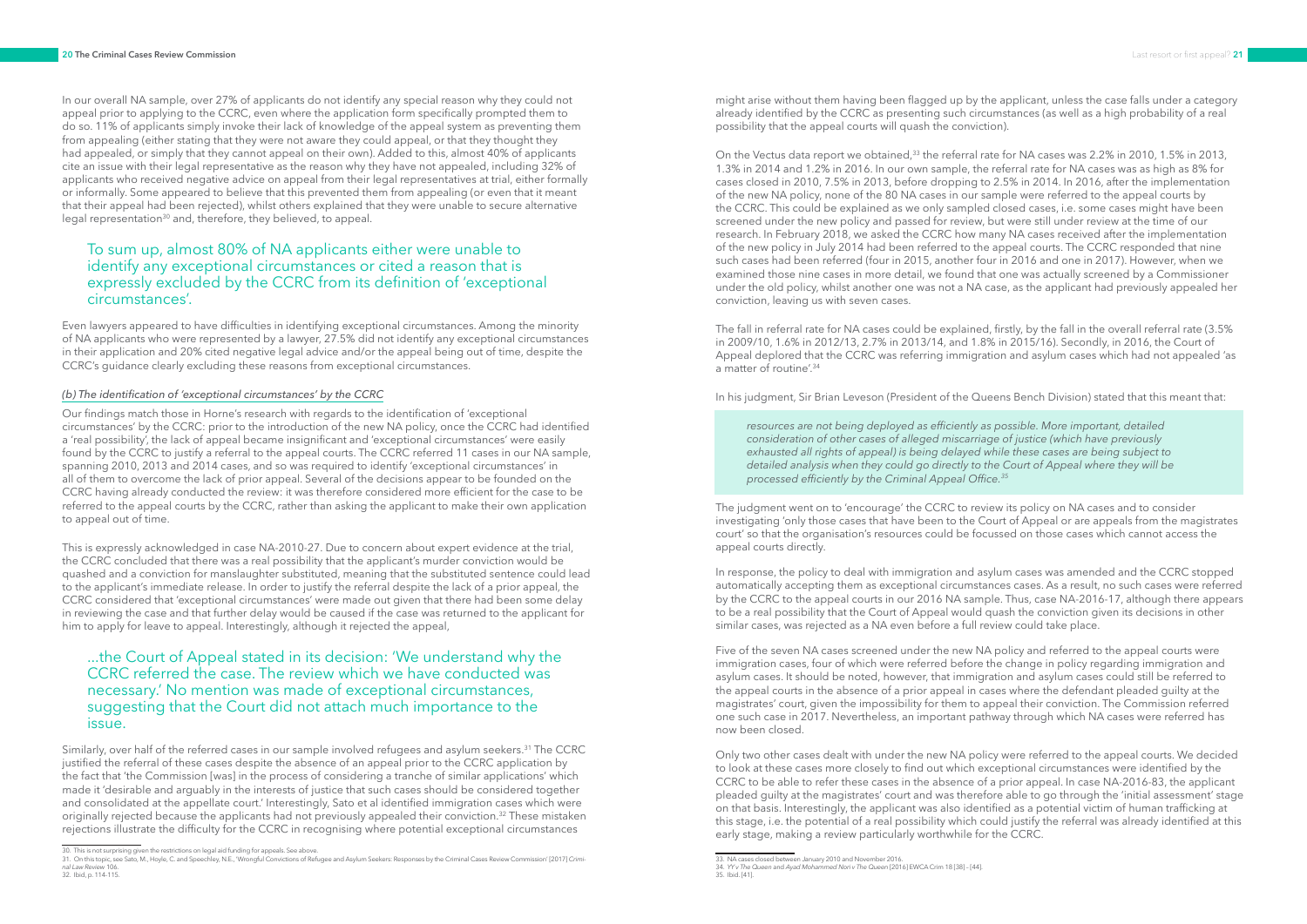In case NA-2016-82, the applicant was actually invited to apply by the CCRC itself. The Commission had referred the case of his co-defendant to the Crown Court due to the police's failing to disclose the presence of an undercover police officer during the demonstration where the offence had taken place. The CCRC actively sought to identify the applicant and invited him to lodge an application. As a result, the application effectively bypassed the 'initial assessment' stage. In its statement of reasons, the CCRC stated that the use of their powers was necessary to discover relevant information about the applicant's case. Crucially, this information only came to light because of the review undertaken by the CCRC in the case of the applicant's co-defendant. It is unlikely that either the applicant or the CCRC would have been able to identify any 'exceptional circumstances' in this case without the co-defendant's case. Whilst this case demonstrates the way that the CCRC works proactively with other agencies on contemporary issues arising in the criminal justice system, such cases are likely to represent a tiny proportion of all NA cases. There will inevitably be other cases, currently unknown to the CCRC, in which there has been misconduct which is unknown to the applicant and which the applicant could not, in any event, investigate. In such cases the applicant may be able to do little more than assert his innocence. This further demonstrates the danger of relying on the applicant to identify potential exceptional circumstances and of using these as a barrier to review.

#### **4. Changes in the CCRC screening and reviewing process**

The vast majority of NA cases are rejected at the 'initial assessment' stage. The data shows an apparent shift under the new NA policy, with more NA cases being sent for review but, as explained below, further analysis reveals that this is a change without real significance.

Out of 250 cases in our NA sample, 183 cases (73.2%) were closed at the 'initial assessment' stage and did not benefit from further investigation. However, this overall rate masks important differences across time periods. Between 2010 and 2014, only 20% of NA cases in our sample were sent for review. Following the introduction of the new NA policy, in 2016 over 37% of cases survived the 'initial assessment' stage and were passed on for review. On the face of it, this could indicate a more generous approach from the CCRC in finding potential exceptional circumstances at the 'initial assessment' stage.

#### *(a) A screening process increasingly reliant on information provided by the applicant*

The CCRC has always had a two-stage decision-making process (see above), with a screening test which eliminates a large proportion of cases before conducting further investigation in the remaining cases. However, the amount of documentation reviewed by the Commission at the 'initial assessment' stage has varied over time. Looking at the 183 cases in our sample which were closed at the 'initial assessment' stage, Commissioners requested a range of documents prior to making the decision to close the case between 2010 and 2014. These generally included at least the court file and/or transcripts of the judge's summing up or prosecution opening of facts (in guilty plea cases) and sentencing remarks. In about a quarter of cases, the applicant had appealed their sentence (but not their conviction) before the Court of Appeal and the CCRC therefore had access to the appeal file, which generally includes the transcript of the judge's sentencing remarks. Sometimes, the Commissioner requested the prosecution file or ordered credibility checks on the complainant (in particular in sexual offences cases) instead of, or in addition to, the other documents. This meant that Commissioners were not simply relying on the often limited information provided by applicants, but also had access to further information on the facts of the case and on potential issues worthy of further investigation. Commissioners relied merely on the information provided by the applicant in just three cases between 2010 and 2014 (3% of the total).

### The CCRC has taken an increasingly narrow approach to 'exceptional circumstances' and has increased its reliance on applicants identifying the relevant information.

However, during the pilot scheme in which cases were closed at the 'initial assessment' stage either by administrative staff or by case review managers (i.e. between November 2012 and March 2013), no documentation was requested from external sources. The decision to close the case was based purely on the information provided by the applicant.

Following the introduction of the new NA policy, our 2016 NA sample shows that the CCRC increasingly relies on applicants for information about the case at the 'initial assessment' stage. In our sample of 50 cases closed at the 'initial assessment' stage in 2016, the decision to close the case without a review because of a lack of appeal and in the absence of exceptional circumstances was based purely on the information provided by the applicant in 15 cases (30% of the total). In a further 18 cases, the CCRC could also look at the appeal file on the Court of Appeal's database, because the applicant had previously appealed their sentence. The CCRC requested further paperwork, such as the court file and/or the prosecution file in just 17 cases (34% of cases).

We originally believed that this growing reliance on applicants for information about the case at the 'initial assessment' stage could be linked to the huge pressures on resources the CCRC has experienced in recent years. For instance, we thought that requests for paperwork from courts and other external agencies might incur a cost to the Commission, as paper files are couriered from their original location to the Commission's offices. Moreover, transcripts can only be obtained by paying a fee to the Court Transcribing firms contracted by the Ministry of Justice, unless they are already available on the Court of Appeal's database. More importantly, the more paperwork the CCRC requests, the more time case review managers and Commissioners must spend reading through that material. However, the CCRC has rejected the idea that concerns over resources have had an impact on the decision to stop requesting further documentation from other agencies at the 'initial assessment' stage.

# *(b) The reclassification of 'initial assessment' checks as 'review'*

As indicated above,

### ...more cases survived the 'initial assessment' stage following the implementation of the new NA policy and were sent for a review. However, this apparent surge in review work merely reflects a requalification of checks formerly carried out as standard, as 'reviews'.

The review of the evidence by the CCRC is largely paper-based and often based on files collected by official bodies (usually the prosecution). The Commission defines a 'review case' as 'all (…) cases that require a *substantive* review' (our emphasis) in its Formal Memorandum on its decision-making process.36 The CCRC does not define what exactly will be reviewed in such 'substantive review' but it usually includes at least the court and CPS files. The Commission sometimes also requested transcripts of the judge's summing-up and sentencing remarks. The police and/or defence files were also examined in certain cases, as well as the complainant's social services files if available and relevant.

Yet, out of the 30 NA cases passed on for review in 2016, nine (i.e. almost a third) benefited from a review limited to credibility checks on the complainant in sexual offences cases. Prior to 2016, such credibility checks were carried out as part of the 'initial assessment' stage and so would not have been classed as part of the 'review' process. A further three cases were sent for review merely to determine whether there were any exceptional circumstances, rather than for a full review of the evidence in the case. For instance, in case NA-2016-24, the CCRC thought that the applicant had pleaded guilty in the magistrates' court to some of the charges and put the case through for review on the basis that they could not appeal those particular guilty plea convictions. However, when the CCRC realised that the magistrates had declined jurisdiction in all matters and no guilty pleas had been entered at the magistrates' court, the case was promptly closed as no other exceptional circumstances were apparent. In cases NA-2016-32 and NA-2016-57, the CCRC originally thought that their powers might be necessary to check public records and send the case for review on that basis, however, it was then discovered that other circumstances rendered these credibility checks unnecessary, such as forensic and medical evidence supporting the use of violence during the sexual assault. Again, these cases were promptly closed as NA cases.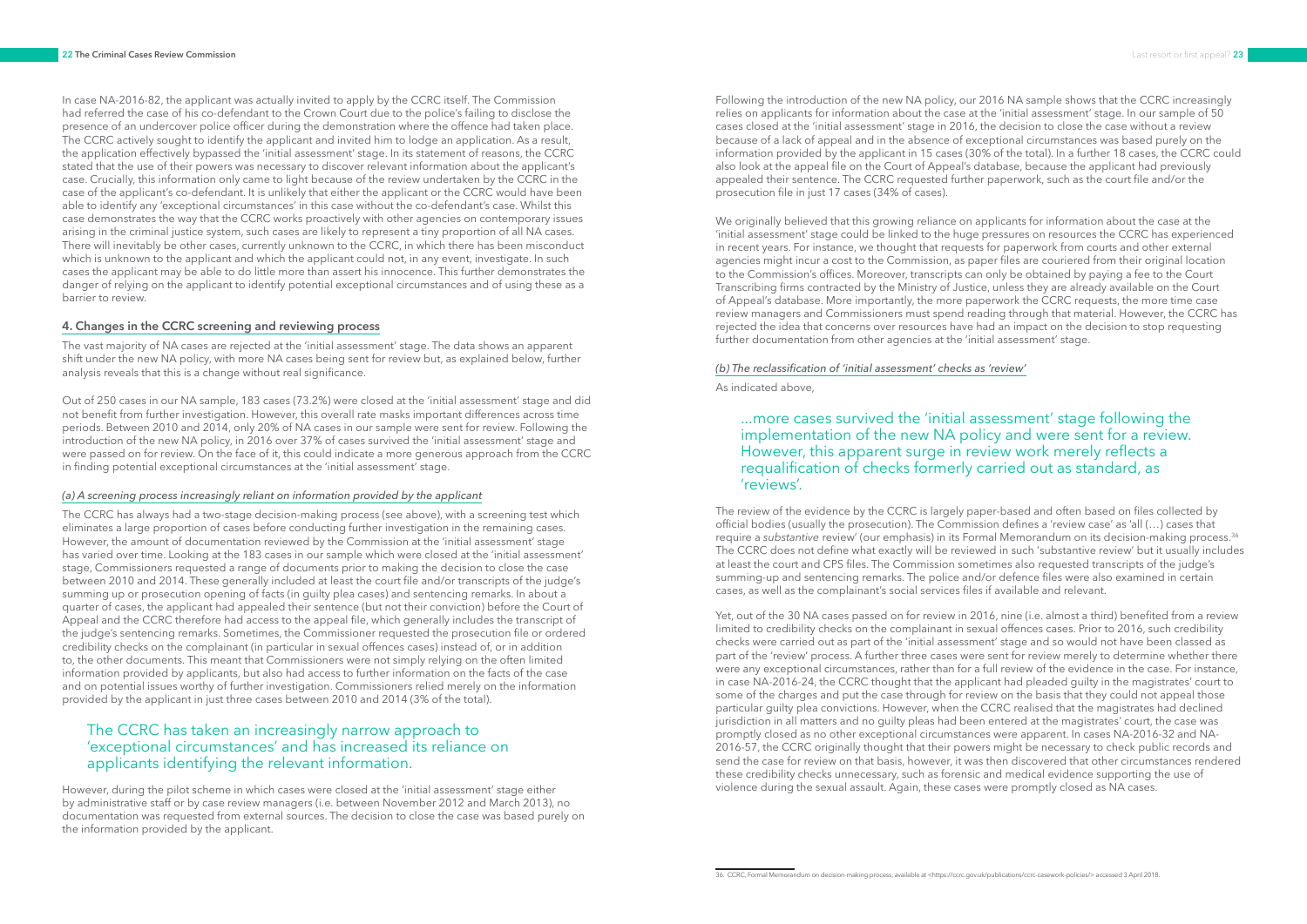This analysis demonstrates that although more cases were recorded as being 'sent for review' in 2016, compared to previous periods, many of them did not actually benefit from a review aimed at identifying a real possibility that the appeal courts might quash the conviction. If we exclude the 12 cases described above which were merely subjected to a series of checks limited to finding 'exceptional circumstances', only 21% of sampled NA cases closed in 2016 were actually reviewed, a proportion very close to that observed in previous periods. For this reason, this change does not represent an increase in thoroughness on the part of the CCRC and does not provide grounds for greater confidence in the CCRC's ability to identify meritorious cases.

#### **5. Vulnerability**

The CCRC recognises that many of its applicants are in some way vulnerable and have mental health, learning or other difficulties which make it more difficult for them to access the CCRC and to engage with court processes. For this reason the CCRC has undertaken ground-breaking work in formulating its own 'easy-read' application form, which led to a dramatic increase in the number of applications to the CCRC. Subsequently the CCRC's customer service manager, who headed up this project, was invited to devise the magistrates' court and Youth Court easy-read appeal forms. The CCRC also engages in outreach work, including through prison surgeries and with young offenders, which is intended to target and offer advice to vulnerable applicants. In 2017, in recognition of the particular needs and vulnerability of young applicants, the CCRC instituted a new policy under which all applicants who are 21 and under are interviewed by a member of staff.

Despite this recognition of vulnerability amongst applicants, our research shows that the CCRC is less willing to acknowledge the relevance of applicants' vulnerability in its NA decisions. The rarity of appeal following rejection of NA cases at the 'initial assessment' stage by the CCRC together with the difficulties facing vulnerable appellants in mounting their own appeal mean that it is very important that the CCRC gives due weight to an applicant's vulnerability when considering exceptional circumstances. Despite this, and although a large proportion of applicants to the CCRC have some form of vulnerability, the CCRC is reluctant to accept vulnerability as an exceptional circumstance which could justify the referral of the case to the appeal courts without a prior appeal. The new policy is particularly restrictive in this regard. The policy recognises that 'a mental illness or disability placing [the applicant] at a serious disadvantage in securing legal representation and/or pursuing an application for leave to appeal' (original emphasis) could constitute exceptional circumstances.

In our overall NA sample, over half of applications<sup>38</sup> featured some form of applicant vulnerability (over 80% of whom were not represented), ranging from anxiety to severe mental health issues. Yet, only 10 of our 250 NA cases<sup>39</sup> were sent for review on the basis that the applicant's vulnerability could constitute exceptional circumstances.

## The new policy states that, given the 'significant proportion of the prison population [with] mental health issues' and that applicants are able to apply to the CCRC (albeit with assistance), 'the presumption must be that they would also be able to ask a court to look again at their case.'

As such, mental health issues and vulnerability might not constitute exceptional circumstances.<sup>37</sup>

CCRC staff have indicated to us that, when participating in prison surgeries, prisoners rarely tell CCRC staff that they have difficulty in completing appeal forms themselves. Instead, when asked why they have not been to appeal they tend to refer to their fear of loss of time or simply say they would 'rather' apply to the CCRC. There are, of course, a number of reasons why prisoners might be unable or simply reluctant to acknowledge that they would have difficulties filling in the appeal forms (ranging from illiteracy to difficulties in grasping the relevant issues) and further research is needed to understand this more fully.

In case NA-2013-23, the applicant again appeared highly vulnerable<sup>42</sup> and our researcher could not identify which conviction(s) the applicant wanted the CCRC to review, let alone make sense of his submissions. However, the case review manager who reviewed the application stated on the case record: 'I note that applicant mentions mental health, but he can make his points clearly and states that he simply has not got round to appealing and intends to instruct a solicitor.' In accordance with the policy in place at the time, the applicant was sent a standard letter asking him to provide special reasons why he could not appeal, but failed to respond. As a result, the CCRC closed the case without conducting any enquiry into the evidence.

Whilst it is true that a high proportion of the prison population presents some form of vulnerability, we disagree that vulnerability cannot as a result constitute 'exceptional circumstances' which could justify a referral to the appeal courts in the absence of a prior appeal, once a real possibility that the appeal courts might overturn the verdict has been identified. In our view, 'exceptional circumstances' should be found if there are reasons to believe that such a real possibility exists, but the applicant is unable to apply for leave to appeal due to her vulnerability. In particular, we believe it would be unfair to deny those vulnerable applicants the benefit of a review of the evidence in their case on the basis that they do not have exceptional circumstances.

### Even in cases where the applicant was particularly vulnerable, the CCRC seemed reluctant to rely on an applicant's vulnerability – and, therefore, her difficulty in applying for leave to appeal without the Commission's help – as exceptional circumstances to overcome an absence of previous appeal.

When the CCRC referred case NA-2010-15 to the Court of Appeal, the Commissioner had noted that the applicant was vulnerable<sup>40</sup> but the exceptional circumstances justifying a referral to the Court of Appeal without a prior appeal were limited to the fact that 'an effective investigation of the applicant's case could not have been carried out without the extensive use of the CCRC's special powers'.

In many instances, the CCRC decided to close the case without any enquiry. For instance, in case NA-2010-50, the applicant appeared highly vulnerable<sup>41</sup> and it was difficult to make any sense of the rambling handwritten letter submitted in support of his application to the CCRC. The Commissioner who considered the application decided to reject it without making any enquiry into the case (no case file was requested either from the CPS or from the Crown Court), stating on the rejection letter: 'You may wish to discuss the possibility of submitting an application for leave to appeal out of time with solicitors, or you may wish to submit an application yourself, using the enclosed NG form.'

Case NA-2013-41 is another example of a highly vulnerable applicant in which our researcher could not make sense of the grounds submitted by the applicant in support of her application to the CCRC.43 Yet, the Commissioner who reviewed the case decided to reject it at the 'initial assessment' stage, advising the applicant that 'the only remedy you have is to pursue your own application to vacate your plea as part of an application for leave to appeal out of time', despite the applicant being unlikely to be able to apply for leave to appeal by herself in our view.

Following the introduction of the new NA policy, there appears – at first sight – to be a greater willingness from the CCRC to send a case for review on the sole basis of an applicant's vulnerability. Whilst no case was sent for review on that sole basis in our 2010-2014 sample, six cases were sent for review purely because of the applicant's vulnerability in our 2016 sample. However, none of these cases were later referred to the appeal courts because the CCRC eventually concluded that the applicant's vulnerability in the case did not constitute exceptional circumstances and immediately closed the case without looking further for a real possibility that the appeal courts might overturn the verdict. Our findings show that, although the CCRC appears to be more willing to consider claims of vulnerability, it actually remains unduly dismissive of these claims, rejecting applications from highly vulnerable applicants on the basis that their vulnerability does not constitute exceptional circumstances.

<sup>40.</sup> An appropriate adult was present during police interviews and the application included medical evidence referring to cognitive difficulties (in particular with regards to memory and information processing) and to emotional difficulties connected with early sexual abuse and neglect. A psychologist also noted that the applicant might have difficulty with regard to retaining and organising information.

<sup>37.</sup> CCRC formal memorandum on exceptional circumstances, p. 4.

<sup>43.</sup> The applicant had mental health problems and her alcohol adviser told the CCRC that the applicant struggled to understand information. Her submissions to the CCRC included the following: 'My mother and myself has medical condition, [solicitor name and address] [mentions five hospital names followed by question marks] Law? My 1st appeal application [Proba-<br>tion service contact details] I never ha

<sup>38. 55.6%.</sup> 39. 4%.

<sup>41.</sup> He was diagnosed with a psychotic mental illness and a letter by his doctor was included with his application questioning his fitness to plead at trial. 42. The applicant mentioned being diagnosed with paranoid schizophrenia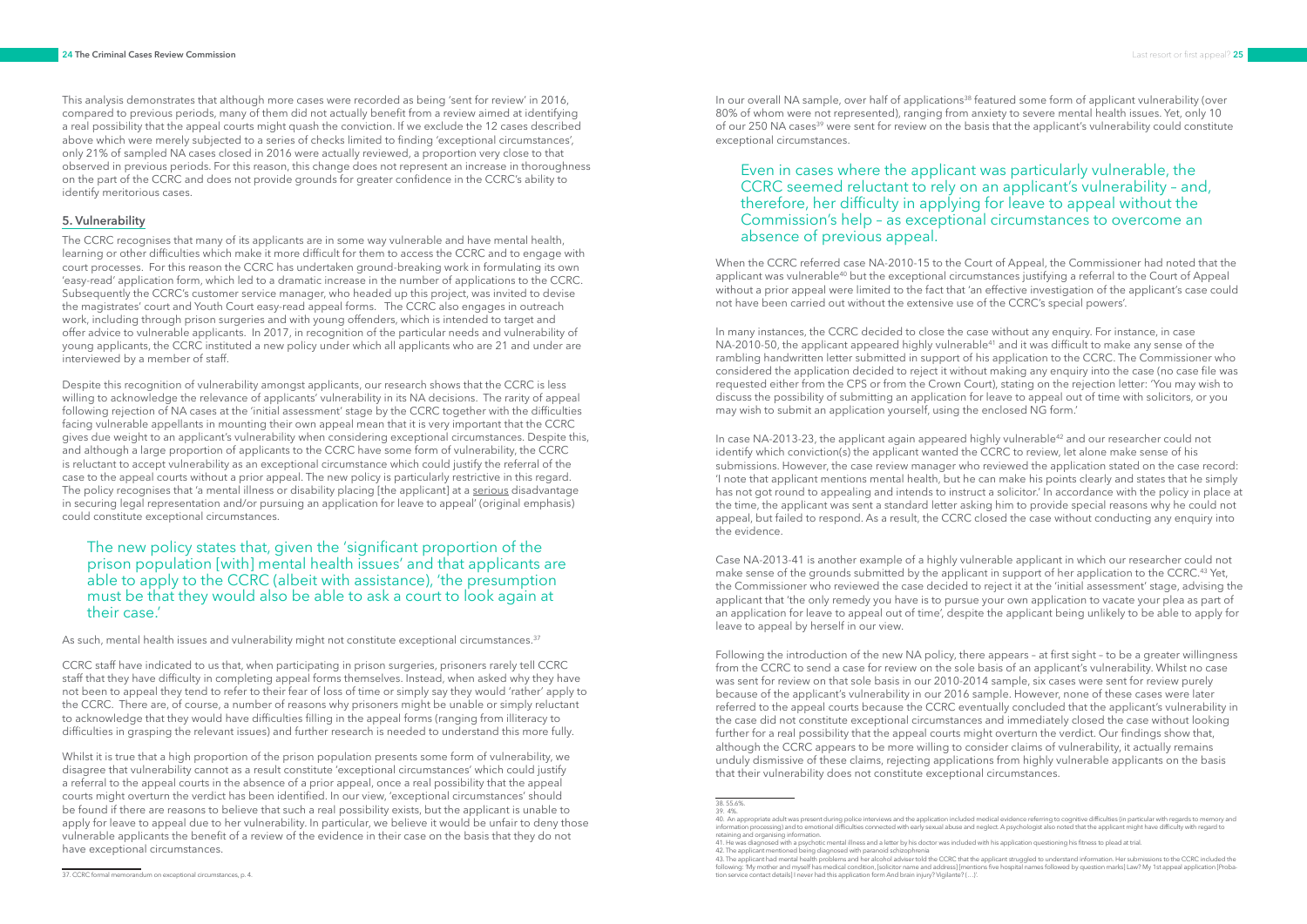In case NA-2016-22, the applicant, who had been convicted of murder on the basis of the doctrine of joint enterprise, had been diagnosed with paranoid schizophrenia and the application form had been filled by a relative. The case review manager who screened the case recommended to send the case for review because 'a severe mental illness such as schizophrenia could well mean that [the CCRC's] assistance is required.' A year into the review, the applicant's new solicitors contacted the CCRC. As a result, the CCRC immediately decided to close the case:

*'Now that is has been established that the applicant is capable of dealing with his affairs and has the correct assistance and support I do not think that there are any identifiable [exceptional circumstances] and as such we can dispose of this by way of a No Appeal No [Exceptional Circumstances] decision notice.' (case review manager)*

*'The applicant is ably represented by [his relative]. More importantly, he now has solicitors advising him on the merits of an appeal against his conviction. It is not explicit, but the implication from submissions to us, by [his relative], is that they now wish to focus on arguments to be drawn from the recent Supreme Ct judgment in Jogee. In view of this there are no longer any exceptional circumstances.' (Commissioner)*

The same applicant later re-applied to the Commission, this time with the help of another relative. He was not represented by a lawyer for this new application. The CCRC rejected the case without a review because the previous decision 'clearly explained that he needed to appeal as there were no [exceptional circumstances].' The CCRC could not identify any exceptional circumstances in this new application: 'All the submissions can be put forward in their own application for permission to appeal.' Although the fact that the applicant was represented by a lawyer seemed to be a determining factor in the first decision to close the case despite the applicant's vulnerability, the absence of a lawyer and his vulnerability are not mentioned in the reasons provided for the second decision.

Case NA-2016-56 is a good illustration of the opposing views dividing the CCRC. The applicant had been convicted of a serious offence. He was a foreign national and did not speak English. The case review manager who screened the case recognised that it would not be easy for the applicant to make an application to the Court of Appeal because of his limited English, but argued that this did not amount to exceptional circumstances. The Commissioner reluctantly agreed to reject the case, but insisted to leave open to the applicant the possibility to make further submissions.

The applicant replied that no lawyer wanted to take his case. The same case review manager argued on the case record:

*'I think we have to recognise that, due to language problems, and due to the fact that he is in a foreign country, and due to the fact that he appears to be unable to engage the services of a lawyer, [the applicant] faces considerable difficulties in mounting an application for leave to appeal. To that extent, he has my sympathy. However, I am not persuaded that this, or anything else we have learned since the provisional no [exceptional circumstances] letter amounts to exceptional circumstances. (…) I think we have to remember that we are conceived at the backstop, not a stop-gap.'*

His manager also weighed in in favour of closing the case:

*'Whilst clearly the applicant has experienced difficulty obtaining representation this is not in itself an [exceptional circumstance]. Many, many applicants have difficulty obtaining legal representation for an appeal and we have rejected other applications on the basis that that does not amount to [exceptional circumstances]. We need to ensure our approach is consistent in all cases in order to be fair to all of our applicants. The Court of Appeal is able to translate correspondence and provide an interpreter if necessary so that should overcome the language barrier. Our investigative powers are not needed to explore the lawyer issue. The Court of Appeal is well practised at dealing with grounds of appeal of that ilk and they regularly obtain waivers of privilege from appellants in order to make enquiries with defence teams. Whilst it would not be an easy task for the applicant - I think the proper course of action is for him to appeal in the normal way.'*

However, another Commissioner argued against them to put the case through for review:

*'It would be easy to close [the applicant] down on the basis that he has not crossed the [exceptional circumstances] threshold and could appeal himself. My concern remains that he will fail to make his case because of the exceptional combination of language difficulties and the complex issues that require time and investigation. It is true of course that the CACD can and does ask defence reps to account for their actions, but my concern is that [the applicant] will be unable to make a cogent appeal that does justice to the issues he is raising.'*

Eventually, the case was closed after the review by a third Commissioner and the Statement of Reasons explains to the applicant:

*'The CCRC decided to accept your application for a review because we thought that there might have been very special reasons in your case. However, having considered the matter further the CCRC is not satisfied that there are any exceptional circumstances in your case. The CCRC is of the view that the issues raised in your application could be raised on appeal in the normal way.'*

It would be interesting to know whether the decision would have been different if the CCRC had identified a real possibility that the Court of Appeal might quash the conviction in the course of its review.

In case NA-2016-75, the applicant was convicted of theft. The case review manager who screened the case found the applicant's submissions unclear and was unsure as to whether she should send the case for a review.

*'It appears from the application form that the applicant has initiated an appeal but has not waited for the outcome of the appeal before sending off an application to us. It may be that they have written back to him to say that there are "ineffective grounds"<sup>44</sup> and this is why he has not been given an appeal number. Having read what he has raised in relation to real possibility, it is rather difficult to understand, and I'm not convinced that we can simply ask him to go back to the CA if they are just going to tell him again that he can't have an appeal number because there are ineffective grounds – therefore is this an exceptional circumstance? Rather too many issues raised for me to deal with without some significant reading.'*

The case was discussed at a meeting with a Commissioner and it was agreed to send the case for a review: 'We agreed that the application is difficult to follow or comprehend. The applicant is struggling to communicate, on which basis we need to look deeper and to understand what the issues are.' The case was allocated to a case review manager who had a long conversation over the phone with the applicant's relative to clarify the submissions. The decision was made to close the case on the basis that there were no exceptional circumstances. The Statement of Reasons sent to the applicant explained that the Commission did not agree that their investigative powers were needed, in particular to trace a potential new witness, as this could be done on the applicant's behalf by solicitors. The applicant also claimed that one of the jurors knew the complainant's family. However, the CCRC responded that it was best for the Court of Appeal to decide whether a jury investigation is necessary. It seems likely that, had this case already been appealed, it would have been investigated further by the Commission.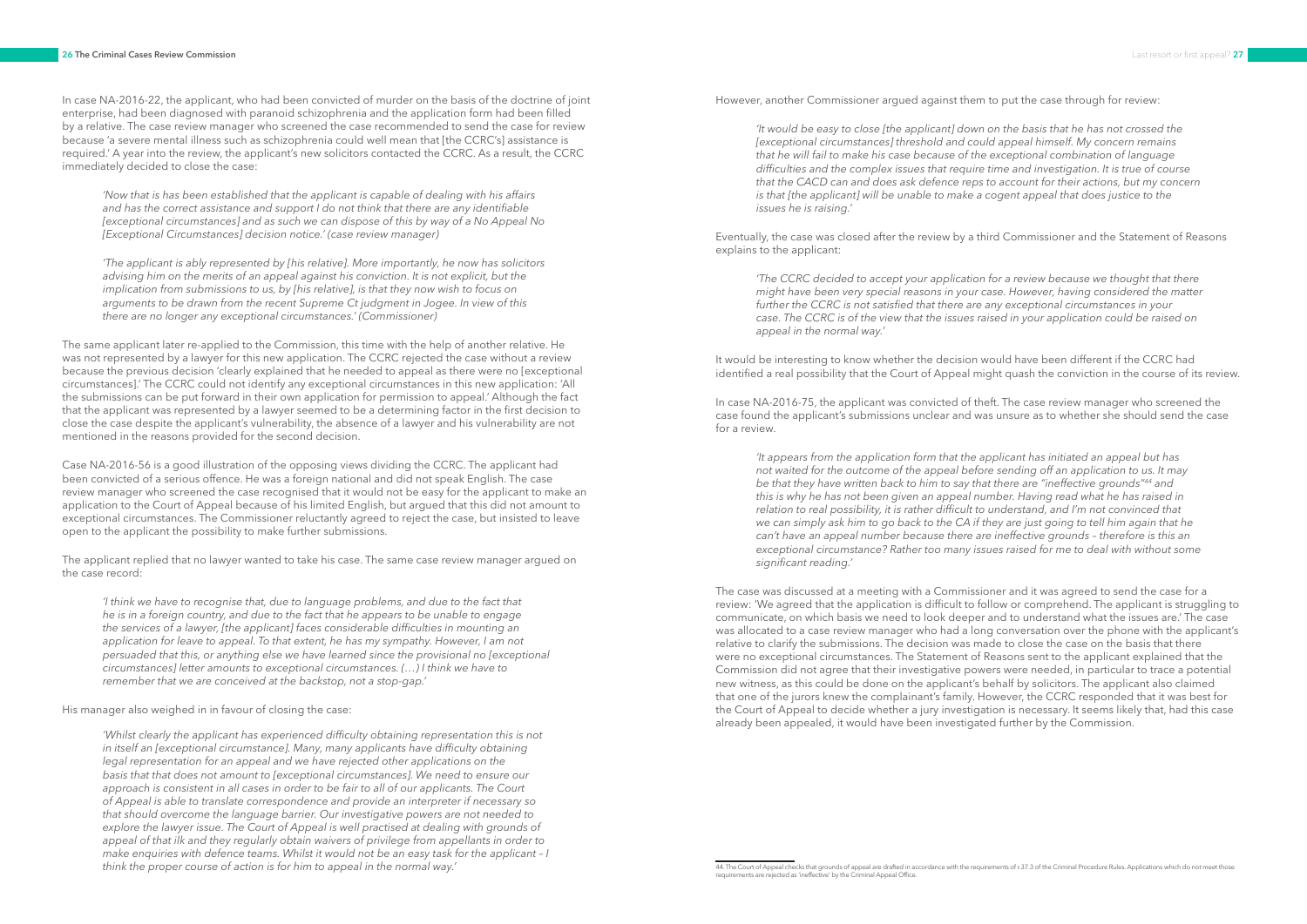#### *6. Appeal following rejection of a NA case*

When rejecting applicants because of a lack of prior appeal, the CCRC has been keen to advise them to try and appeal their conviction before the appeal courts. Yet, the proportion of applicants who do decide to appeal following an unsuccessful application to the CCRC remains low.

## In our NA sample, 183 cases were rejected at the 'initial assessment' stage. Out of these, only 21 did then appeal (11.5%), some only appealing their sentence despite having applied for the CCRC to review their conviction as well.

A further four applicants did apply for leave to appeal after an unsuccessful CCRC application, despite having benefitted from a review. However, the number of applicants who did apply for leave to appeal after being rejected by the CCRC as a NA has been increasing progressively over our sample period: 2 out of 37 in 2010 (5.4%), 4 out of 66 in 2013 (6.1%), 4 out of 30 in 2014 (13.3%) and 11 out of 50 in 2016 (22%). This could be due to the CCRC efforts to encourage applicants it rejects through its NA policy to apply for leave to appeal instead.

Applicants who decide to appeal after having been rejected by the CCRC are unlikely to be successful before the appeal courts. Out of 25 cases where the applicant appealed following a rejection by the CCRC, 19 saw their application for leave to appeal being rejected, whilst another one abandoned the appeal. Only two applicants were partly successful in having their sentence reduced or substituted by a hospital order, none was successful in overturning their conviction.45 Given the low success rate in having convictions overturned on appeal, this is unsurprising. Yet, only six applicants who were unsuccessful on appeal then re-applied to the CCRC.

The strategy of encouraging applicants to exhaust their appeal remedy prior to applying to the CCRC has thus proven highly effective at saving CCRC resources and conforms with the legitimate argument that the appeal courts, rather than the Commission, should provide finality in cases. Since we cannot know for certain why NA applicants are not appealing against their conviction, it is possible that these applicants were never really serious about challenging their convictions and that their CCRC applications never had any chance to succeed. However, under the old and more flexible NA policy, more NA cases were reviewed by the CCRC despite the lack of appeal and were subsequently referred. Given what we know about applicants' vulnerability and barriers to appeal, there is a danger that potentially meritorious applicants are discouraged from contesting their conviction following their repeated failure to have their conviction reviewed. These cases would thus fall into an abyss, with the CCRC refusing to review them and therefore not identifying the merit in the case, but with the applicant unlikely in practice to be able to apply successfully to the appeal courts.

# E. NO APPEAL CASES AND THE ROLE OF THE CCRC

The CCRC was established to act as the criminal justice system's safety net. The Royal Commission on Criminal Justice made the case for the establishment of this independent body tasked with considering allegations that a miscarriage of justice may have occurred. It clearly stated that this new authority would not usurp the role of the appeal courts, as it would normally come into play after exhaustion of appeal rights.46 However, Parliament left open the possibility for people who had not appealed their conviction to apply to the Commission, albeit in (undefined) limited 'exceptional circumstances'.

The CCRC has broad powers to investigate allegations of miscarriage of justice and has also been granted broad discretion to define 'exceptional circumstances'. Between 2010-11 and 2012-13, there was a 74% increase in the number of applications to the CCRC caused by the introduction of an 'easyread' application form in 2012 and other work to improve access to its services. Whilst the number of applications has been increasing, the CCRC budget suffered a cut of 30% (taking inflation into account) between 2009/10 and 2014/15.47 With the resulting backlog of cases and delays in processing applications, it was inevitable that the CCRC would try to find ways to deal more quickly with large volumes of cases without expending too many resources on them.

# As NA cases represent 40% of CCRC applications and under the legitimate justification that the Commission does not want to usurp the normal appeal process, it is not surprising that they have become a primary target of efficiency concerns at the Commission.

The CCRC's legitimate concerns to avoid usurping the appeal courts in their role of scrutinising the decisions of lower courts and their concern appropriately to prioritise those who have exhausted their appeal rights must be balanced with the CCRC's role as a safety net. The appeal process is often not experienced as either accessible or fair; we have detailed above the numerous legal and practical barriers for convicted people to appeal their convictions. Although the overall number of applications for leave to appeal has seen a 26% decrease between 2011/12 and 2015/16, the proportion of applications for leave to appeal lodged by applicants acting in person has increased markedly.<sup>48</sup> It is likely that such a decrease in the number of applications for leave to appeal, coupled with the rise in applicants acting in person, is due to the decline in the availability of legal aid. In this time the Court of Appeal has continued to control its workload 'through the combination of leave-requirements, time-limits, and stringent requirements when applicants seek to apply for leave to appeal out of time.<sup>'49</sup> More recently, the Court has indicated its willingness to support 'robust case management, using sanctions which include loss of time orders, costs and other hard hitting measures including potentially dismissing applications without merits' in cases 'where the Litigant in Person has repeatedly ignored [the Criminal Appeal Office's] directions or is being deliberately vexatious'.<sup>50</sup> As illustrated in case NA-2016-75 above, some applicants are not even given an appeal number because their grounds are deemed 'ineffective'. In those cases, it is wholly inefficient (as well as clearly unfair) simply to bounce those applicants back from the CCRC to the Court of Appeal on the basis that they have not appealed.

The Court of Appeal must confront the need to make the appeal process more accessible, given the cuts to legal aid and the resulting rise in litigants in person.

49. Richard Nobles and David Schiff, 'The Criminal Cases Review Commission: Establishing a Workable Relationship with the Court of Appeal' [2005] *Criminal Law Review* 173, 175–176.

50. Court of Appeal (Criminal Division) *Annual Report* 2015-16, p. 20.

<sup>45.</sup> The appeals of the remaining three applicants were still pending at the time of our research.

<sup>46.</sup> Royal Commission on Criminal Justice Report 1993, chapter 10, para 12.<br>47. Justice Committee, *Criminal Cases Review Commission,* 25 March 2015, HC 850, p. 17-18, available at <https://publications.parliament.uk/pa/cm2

htm> accessed 3 April 2018.<br>48. From 2.53% in 2012 to 9.21% in 2015/16 according to the Court of Appeal (Criminal Division) *Annual Report* 2015-16, available at <https://www.judiciary.gov.uk/publications/

court-of-appeal-criminal-division-annual-report-2015-16/> accessed 16 March 2018.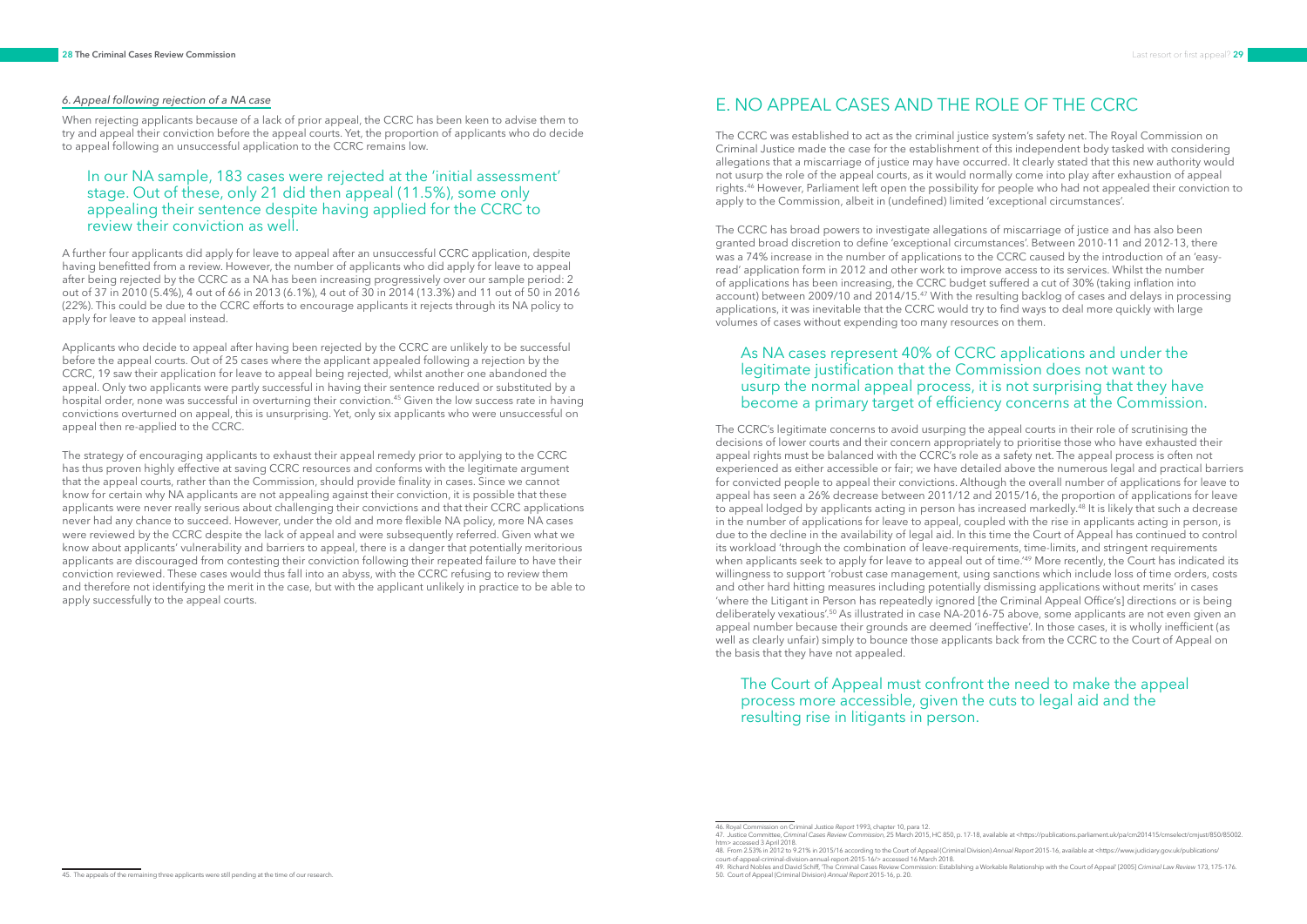An important step would be to introduce an easy-read application form and to target vulnerable groups as the CCRC has done but these steps will not be effective in diverting NA cases away from the CCRC unless potential appellants can be reassured that they will not be subject to a loss of time order. This would take both a change in the current approach of the appeal courts to loss of time and a programme of outreach to reassure potential appellants.

These are matters which are within the control of the Court of Appeal, not the CCRC. In the meantime, however, it is the CCRC that retains control over which NA cases it will investigate and which it will refer. In the circumstances, the CCRC cannot divest itself of responsibility for NA cases, despite all the pressures and conflicting responsibilities that this report has described. Our findings demonstrate an increased reliance by the CCRC on applicants' ability to frame their application and alert the Commission to its lack of safety and, in the case of NA cases, to 'exceptional circumstances' that could justify a referral to the appeal courts in the absence of a prior appeal. Given the absence of a clear definition of 'exceptional circumstances', the significant proportion of the prison population with a form of vulnerability and the sheer number of applicants unable to secure legal representation, it is highly unlikely that applicants will be able to identify such circumstances in their applications. Prior to the introduction of the new NA policy, the CCRC seemed to be able to easily find exceptional circumstances to justify the referral of NA cases once a real possibility had been identified. At present, unless the case falls into a narrow category previously identified by the CCRC as having potential exceptional circumstances (e.g. Asylum and Immigration cases until 2016 or a clear need for the CCRC's powers), it is unlikely that the case review manager will be able to identify such circumstances without a more detailed review of the evidence. Even in cases where the applicant's vulnerability and their inability to understand the appeal process is clear, our findings show that the CCRC increasingly prioritises efficiency and consistency (justified by a concern of overall fairness to all applicants) over a more humane and individualised approach. These findings are concerning given the role of the CCRC as the safety net for the criminal justice system.

It is clear that the Court of Appeal judgment in YY and Nori<sup>51</sup> was intended to influence the CCRC's treatment of some NA cases, and members of staff at the CCRC have mentioned this judgment specifically as an influence on the CCRC's approach to ECs. More recently, the CCRC has used its outreach work, including prison surgeries and a three month campaign on National Prison Radio, to attempt to reduce the number of NA applications by educating potential applicants about the need to apply for leave to appeal before applying to the CCRC. CCRC staff report that the radio campaign appeared to be successful to the extent that there was a significant drop in the proportion of No Appeal applications to the CCRC during the campaign period.

and will be reliant on others to take steps to increase the accessibility of the appeal courts. In the meantime the organisation is left to manage its own responsibility for NA applicants at a time when it is under unprecedented resource pressures and when criticisms of the CCRC's willingness and ability to fulfil its role are being reported in the media<sup>52</sup>.

## The combination of the CCRC's narrow approach to exceptional circumstances in NA cases and the barriers and disincentives to appeal is likely to limit the ability of some convicted persons (particularly vulnerable ones) to challenge their convictions.

The CCRC clearly takes seriously the need, as articulated by the Court of Appeal, to seek to focus its resources on cases that have exhausted their appeal rights. It should be noted however, that the Court of Appeal's comments were made in the particular context of immigration and asylum offences and, immediately before the relevant comments, the judgment notes that 'these days, the Registrar regularly refers cases to the full court where cases of this type have been lodged'. The implication of this part of the judgment is that the Criminal Appeal Office was well able to recognise this particular type of case and so efficiency required that these cases should go straight to the Court of Appeal where the right of appeal had not yet been exercised. The immigration and asylum cases of the kind discussed in YY and Nori are, however, an unusually easily identifiable category of case and the Registrar will not be equally well equipped to identify other potential wrongful convictions. In the circumstances, it would be unfortunate if the CCRC were to allow the Court's comments in this case to inhibit the exercise of its discretion to investigate NA cases and (in exceptional circumstances) to refer them to the Court of Appeal. Parliament gave that discretion to the CCRC and created the organisation independent of government and the courts. In any event, given the data on NA referrals discussed in this report, it can hardly be argued that the CCRC is swamping the appeal courts with its referrals of NA cases.

# The CCRC cannot solve the problem of No Appeals on its own...

At this difficult stage in the CCRC's life, will the new miscarriages of justice be those that nobody took seriously because they had not appealed, even though they had potentially meritorious grounds?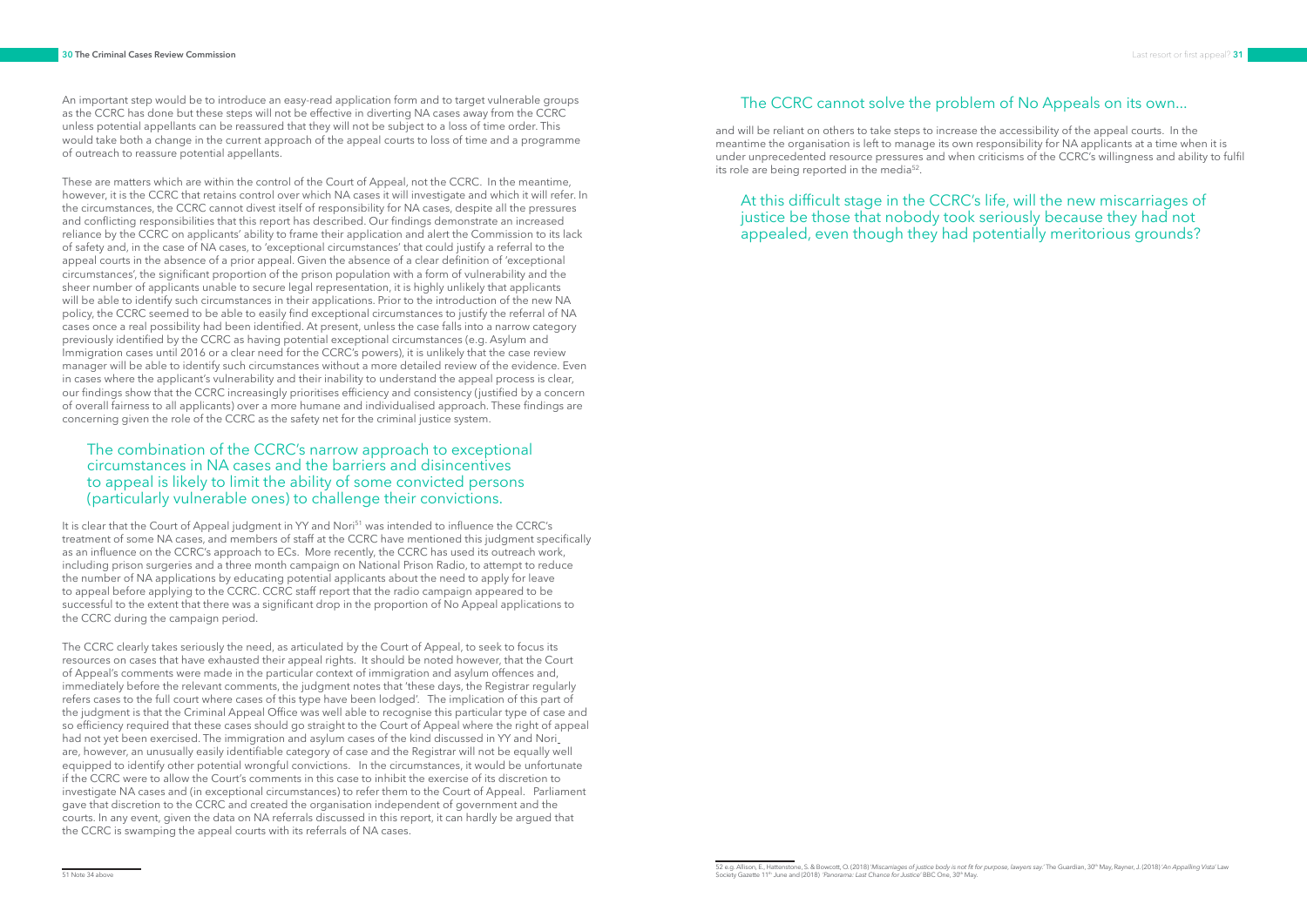# F. PRINCIPAL RECOMMENDATIONS

To many CCRC applicants, the appeal process remains arcane. Given the decrease in legal aid funding and the resulting difficulties for many applicants to secure the services of legal professionals to assist them with their appeal, the Court of Appeal needs to address the issue of accessibility of the appeal process as a matter of urgency. Any such steps must address appellants' fear of loss of time as well as the accessibility of the appeal court forms and of legal advice.

While the barriers to appeal remain significant, we would also recommend a more generous approach from the CCRC to NA cases, in particular for vulnerable applicants. In the light of the CCRC's admirable efforts to reach out to vulnerable potential applicants, it is particularly unfortunate that it is willing to minimise the significance of those vulnerabilities when making decisions in NA cases.

# **300 d**: accessioner<br>• address appellants' **The Court of Appea<sup>l</sup> needs to...**  $\bullet$  address the issue of accessibility fear of loss of time.

Given the barriers to appeal and the high proportion of the prison population with some form of vulnerability, there is a significant risk that the current NA policy might lead to some cases being rejected purely on the basis of a lack of appeal, without any consideration of whether or not there might be a real possibility that the conviction is unsafe. If such a possibility is identified, the Commission must, of course, then find exceptional circumstances to justify a referral of the case to the appeal courts. However, vulnerability, in these circumstances could constitute such exceptional circumstances (whilst vulnerability itself might not be 'exceptional', vulnerability in combination with new evidence or argument arising out of a CCRC review and giving rise to a real possibility of an overturned conviction could reasonably be said to be exceptional). Furthermore, Nori and YY notwithstanding, the Court of Appeal has not so far shown much reluctance to examine cases referred to by the CCRC despite the absence of a previous appeal.

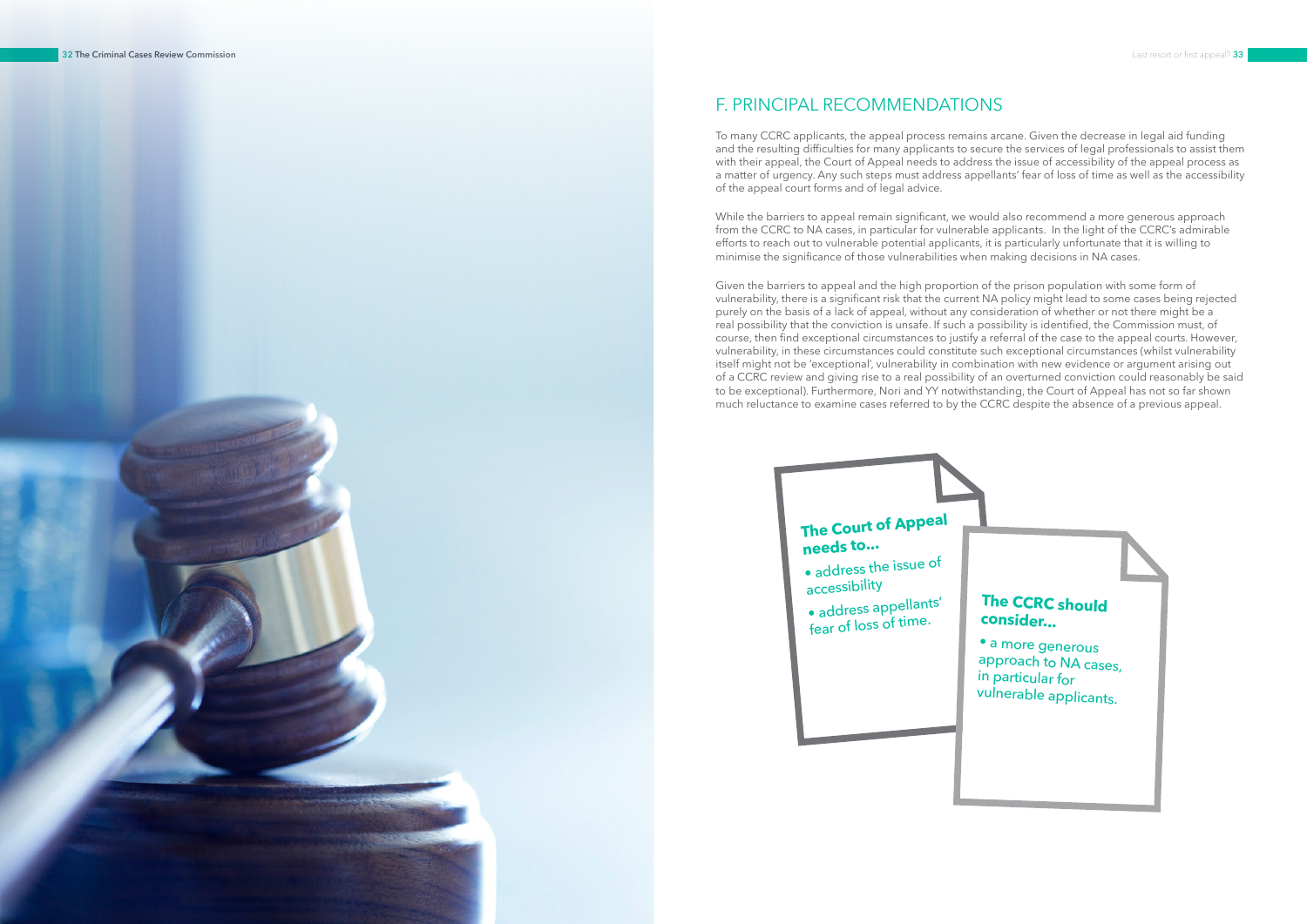**34 The Criminal Cases Review Commission**